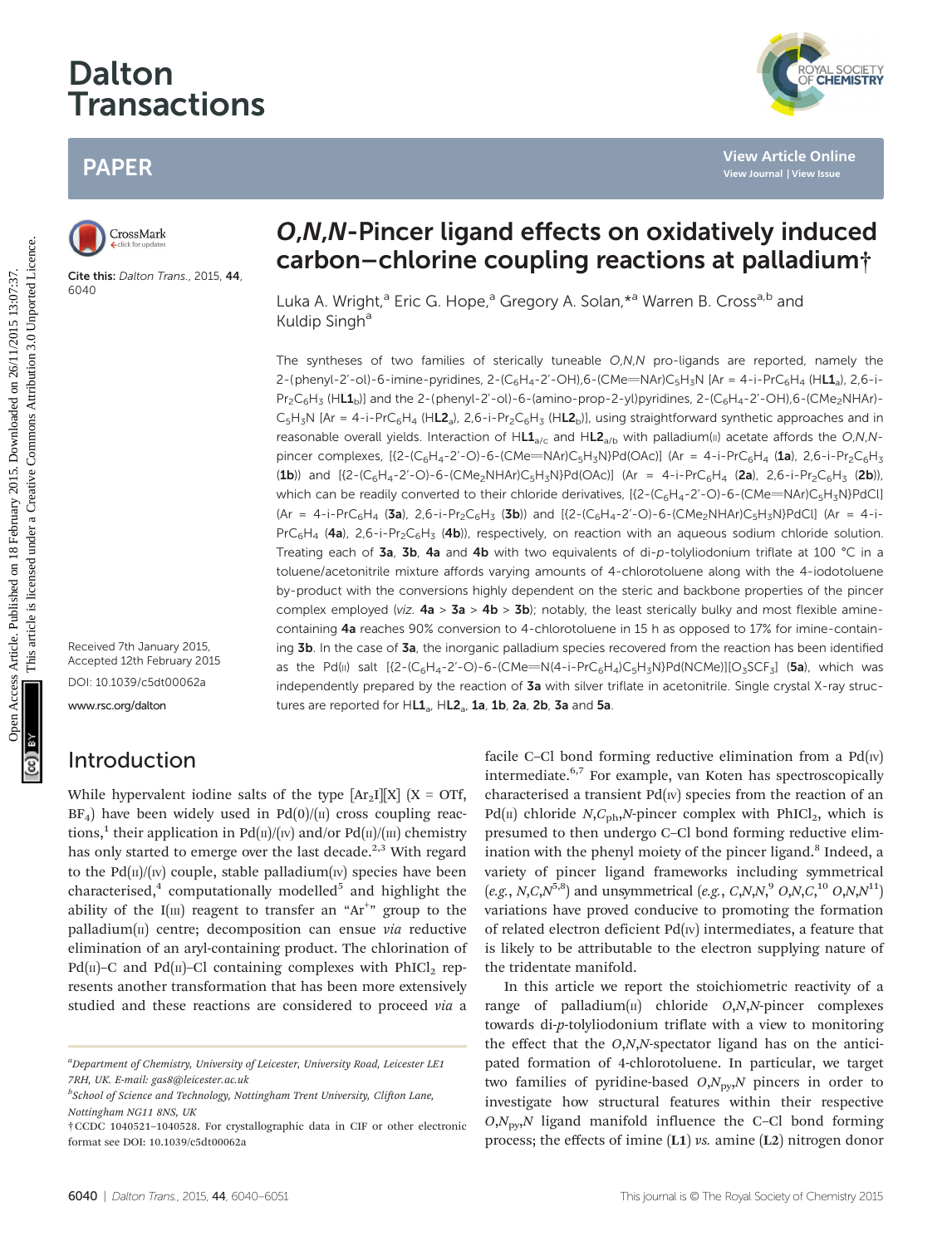

Fig. 1 Monoanionic 2-(phenyl-2'-olate)-6-ketimine-pyridine (L1) and 2-(phenyl-2'-olate)-6-(amino-prop-2-yl)pyridine (L2) pincer ligands.

and steric factors within the N-aryl group ( $Ar = 4-i$ -PrC<sub>6</sub>H<sub>4</sub>, 2,6 $i$ -Pr<sub>2</sub>C<sub>6</sub>H<sub>3</sub>) will be examined (Fig. 1). Full details of the synthetic and characterisation data for the pro-ligands, 2-(phenyl-2′-ol)-6-ketimine-pyridines (HL1) and 2-(phenyl-2′-ol)-6- (amino-prop-2-yl)pyridines (HL2), will be reported as will the corresponding data for their palladium $(n)$  acetate  $(1 \text{ and } 2)$ and chloride (3, 4) complexes.

## Results and discussion

#### (a) Preparation of pro-ligands HL1 and HL2

The 2-(phenyl-2'-ol)-6-imine-pyridines,  $2-(C_6H_4-2'-OH)$ ,6- $(CMe=NAr)C_5H_3N$   $[Ar = 4-i-PrC_6H_4$   $(HL1_a), 2,6-i-Pr_2C_6H_3$  $(HL1<sub>b</sub>)$ ], have been prepared in modest to good yield via sequential Suzuki coupling and condensation reactions from 2-hydroxyphenylboronic acid and 2-bromo-6-acetyl pyridine (Scheme 1). As a slight modification to the reported synthesis of ketone precursor, 2- $(C_6H_4$ -2'-OH),6- $(CMe=O)C_5H_3N$ , it was found that the cross coupling proceeds more efficiently and over a shorter reaction time using a catalyst composed of Pd-  $(OAc)$ <sub>2</sub> and PPh<sub>3</sub> in a reaction vessel open to the air.<sup>12</sup> Treatment of  $HL1_a$  and  $HL1_b$  with trimethylaluminium in toluene at elevated temperature followed by hydrolysis gave the 2-(phenyl-2'-ol)-6-(amino-prop-2-yl)pyridines,  $2$ -( $C_6H_4$ -2'-OH),6- $(CMe<sub>2</sub>NHAr)C<sub>5</sub>H<sub>3</sub>N$  [Ar = 4-i-PrC<sub>6</sub>H<sub>4</sub> (HL2<sub>a</sub>), 2,6-i-Pr<sub>2</sub>C<sub>6</sub>H<sub>3</sub>  $(HL2<sub>b</sub>)$ ], in good yield. The new compounds,  $H<sub>L1a</sub>$ ,  $H<sub>L2a</sub>$  and HL2<sub>b</sub>, have been characterised by a combination of  $^{1} \text{H}$ ,  $^{13} \text{C} \{ ^{1} \text{H} \}$ NMR, IR spectroscopy and ESI mass spectrometry (see Experimental).

Compounds,  $HL1a$ ,  $HL2a$  and  $HL2b$ , all display protonated molecular ions peaks in their electrospray mass spectra and

downfield shifted signals for the phenolic protons (range:  $\delta$  14.18-14.60) in their <sup>1</sup>H NMR spectra. For HL1<sub>a</sub>, the imine methyl substituent is seen as a singlet at  $\delta$  2.32 in the <sup>1</sup>H NMR spectrum while the IR spectrum reveals a characteristic  $\nu\rm{(C=N)_{imine}}$  stretch at 1635 cm $^{-1}$ . For amine-containing HL2 $_{\rm a}$ and  $HL2<sub>b</sub>$ , broad singlets are visible for the NH protons between  $\delta$  3.3-4.0 in their <sup>1</sup>H NMR spectra along with sharp singlets for the equivalent *gem*-dimethyl protons. Further confirmation of the composition of  $H_{1a}$  and  $H_{2a}$  was achieved using single crystal X-ray diffraction.

Perspective views of  $HL1$ <sub>a</sub> and  $HL2$ <sub>a</sub> are depicted in Fig. 2a and b; selected bond distances and angles for both structures are listed in Table 1. Each structure consists of a central pyridine ring that is substituted at its 2-position by a phenyl-2′-ol group but differs at the 6-position with a *trans-configured* N-arylimine unit for  $HL1_a$  [C(12)–N(2) 1.2692(19) Å] or a saturated CMe<sub>2</sub>NH(4-i-PrC<sub>6</sub>H<sub>4</sub>) unit for HL2<sub>a</sub> [C(11)–C(12)–N(2) 108.97(16)°]. In general, the pyridine nitrogen atoms adopt a cis conformation with respect to the neighbouring phenol oxygen as a result of a hydrogen-bonding interaction between the phenol hydrogen atom and the pyridine nitrogen  $[O(1)\cdots N(1)$  2.563 (HL1<sub>a</sub>), 2.537 Å (HL2<sub>a</sub>)], a conformation that has been observed in related structures.<sup>12-14</sup> **Continent on 18 February 2015**<br>
Support of A contribution in the Fit With Support on 18 February 2016 in the Fit With Support and the common and the right of the limit of the common and the common and the common and the

### (b) Palladium $(n)$  complexes of L1 and L2

Interaction of  $H L1_{a/b}$  and  $H L2_{a/b}$  with palladium(II) acetate affords the  $O, N, N$ -pincer complexes,  $[2-(C_6H_4-2'-O)-6-(C_6H_5+2'-O)]$  $(CMe=NAr)C_5H_3N$ }Pd(OAc)] (Ar = 4-i-PrC<sub>6</sub>H<sub>4</sub> (1a), 2,6-i- $Pr_2C_6H_3$  (1b)) and  $[\{2-(C_6H_4-2'-O)-6-(CMe_2NHAr)C_5H_3N\}Pd-$ (OAc)] (Ar = 4-i-PrC<sub>6</sub>H<sub>4</sub> (2a), 2,6-i-Pr<sub>2</sub>C<sub>6</sub>H<sub>3</sub> (2b)), in good yield (Scheme 2). Compounds 1 and 2 can be readily converted to their chloride analogues  $[\{2-(C_6H_4-2'-O)-6-(CMe=NAr)C_5H_3N\}$ PdCl] (Ar = 4-i-PrC<sub>6</sub>H<sub>4</sub> (3a), 2,6-i-Pr<sub>2</sub>C<sub>6</sub>H<sub>3</sub> (3b)) and [ $\{2-(C_6H_4 - 2' -$ O)-6-(CMe<sub>2</sub>NHAr)C<sub>5</sub>H<sub>3</sub>N<sub>2</sub>PdCl] (Ar = 4-i-PrC<sub>6</sub>H<sub>4</sub> (4a), 2,6-i- $Pr_2C_6H_3$  (4b)) by treating their chloroform or dichloromethane solutions with aqueous sodium chloride. Alternatively, 1a can be prepared more conveniently by the template reaction of  $2-(C_6H_4-2'-OH)$ ,6-(CMe=O)C<sub>5</sub>H<sub>3</sub>N, Pd(OAc)<sub>2</sub> and 4-isopropylaniline in toluene. Complexes 1–4 are air stable and have been characterised using a combination of mass spectrometry (FAB, ESI and ToF), IR and NMR  $(^{1}H$  and  $^{13}C)$  spectroscopy and elemental analyses (see Experimental section). In addition,



Scheme 1 Reagents and conditions: (i) 2-Br-6-{MeC(O)}C<sub>5</sub>H<sub>3</sub>N, cat. Pd(OAc)<sub>2</sub>/PPh<sub>3</sub>, toluene, 90 °C, 12 h; (ii) ArNH<sub>2</sub>, MeOH, cat. CH<sub>3</sub>COOH, reflux; (iii) AlMe<sub>3</sub>, toluene, 110 °C, 12 h; (iv) H<sub>2</sub>O.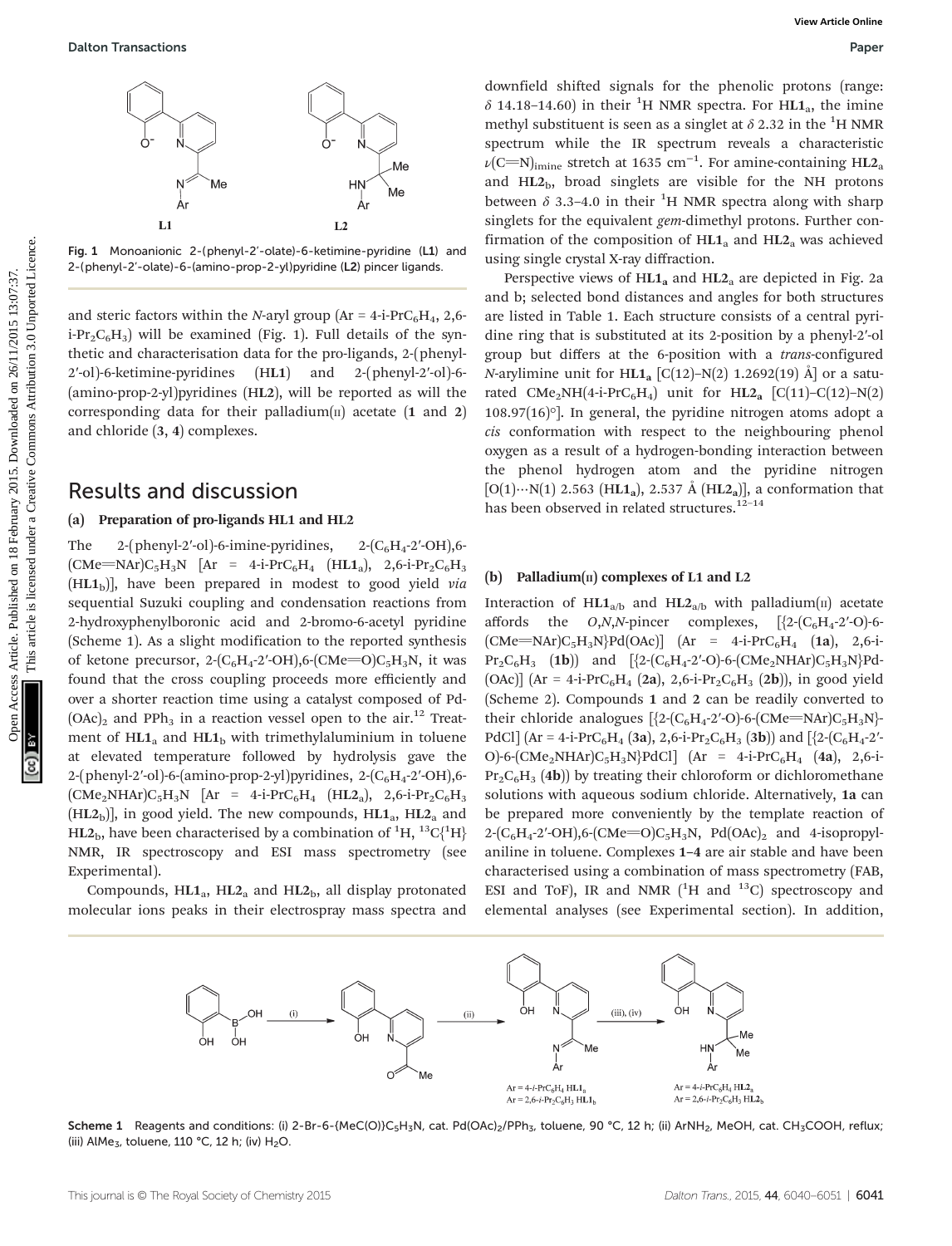

Fig. 2 (a) Molecular structure of HL1<sub>a</sub>, including a partial atom numbering scheme. All hydrogen atoms, apart from H1, have been omitted for clarity. (b) Molecular structure of HL2<sub>a</sub>, including a partial atom numbering scheme. All hydrogen atoms, apart from H1 and H2, have been omitted for clarity.

|                                                                             | HL1 <sub>a</sub>                                 | HL2 <sub>b</sub>                             |  |
|-----------------------------------------------------------------------------|--------------------------------------------------|----------------------------------------------|--|
| Bond lengths<br>$C(1)-O(1)$<br>$C(12)-N(2)$<br>$C(6)-C(7)$<br>$C(11)-C(12)$ | 1.3455(19)<br>1.2692(19)<br>1.466(2)<br>1.482(2) | 1.353(2)<br>1.460(2)<br>1.480(2)<br>1.530(3) |  |
| Bond angles<br>$C(11)-C(12)-N(2)$<br>$C(12)-N(2)-C(14)$                     | 115.71(15)<br>123.06(15)                         | 108.97(16)<br>125.80(16)                     |  |



**Scheme 2** Reagents and conditions: (i)  $Pd(OAc)_{2}$ , toluene, 75–80 °C; (ii) NaCl(aq.), CHCl $_3$  or CH<sub>2</sub>Cl<sub>2</sub>, RT.

crystals of 1a, 1b, 2a, 2b and 3a have been the subject of single crystal X-ray diffraction studies.

The molecular structures of imine-based 1a, 1b and 3a are closely related and will be discussed together; amine-containing 2a and 2b will be discussed later. Views of 1b and 3a are given in Fig. 3 and 4; selected bond distances and angles are collected for all three structures in Table 2. There are four independent molecules for 1a in the unit cell (molecules A–D) which differ most noticeably in the relative inclinations of the adjacent phenolate and pyridine rings (vide infra). The structures (1a, 1b and 3a) each consist of a single palladium $(n)$ centre bound by a tridentate monoanionic 2-(phenyl-2′-olate)- 6-ketimine-pyridine ligand along with a monodentate O-bound acetate (1) or chloride (3) to complete a distorted square



Fig. 3 Molecular structure of 1b including a partial atom numbering scheme. All hydrogen atoms have been omitted for clarity.



Fig. 4 Molecular structure of 3a including a partial atom numbering scheme. All hydrogen atoms have been omitted for clarity.

planar geometry. Both 5- and 6-membered chelate rings are present within the complexes with the bite angle for the 6-membered ring being slightly more compatible with the geometrical requirements of the palladium( $\pi$ ) centre [O(1)–Pd(1)–  $N(2)_{6-membered}$ : 96.4(4)<sub>av.</sub> (1a), 94.4(1) (1b), 93.8 (2)<sup>o</sup> (3a) vs. N(2)–Pd(1)–N(1)<sub>5-membered</sub> 82.1(4)<sub>av.</sub> (1a), 81.7(1) (1b), 81.7(2)<sup>o</sup> (3a)]. In all cases some twisting of the phenolate unit with respect to the pyridyl plane is apparent [tors.  $N(2)-C(13)$ – C(14)–C(15) 0.0(3)<sub>A</sub>, 2.5(3)<sub>B</sub>, 5.7(3)<sub>C</sub>, 9.5(3)<sub>D</sub> (1a), 14.1(3) (1b), 22.1(3) $\circ$  (3a)]. In general, the Pd-N<sub>imine</sub> bond distance is the longest of the three metal–ligand interactions involving the  $O, N, N$ -ligand followed by the Pd– $N_{pyridine}$  distance and then by the Pd–Ophenolate distance which is best exemplified for complex 3a  $[Pd(1)-N(1)]_{\text{imine}}$  2.011(4) > Pd(1)-N(2)<sub>pyridine</sub>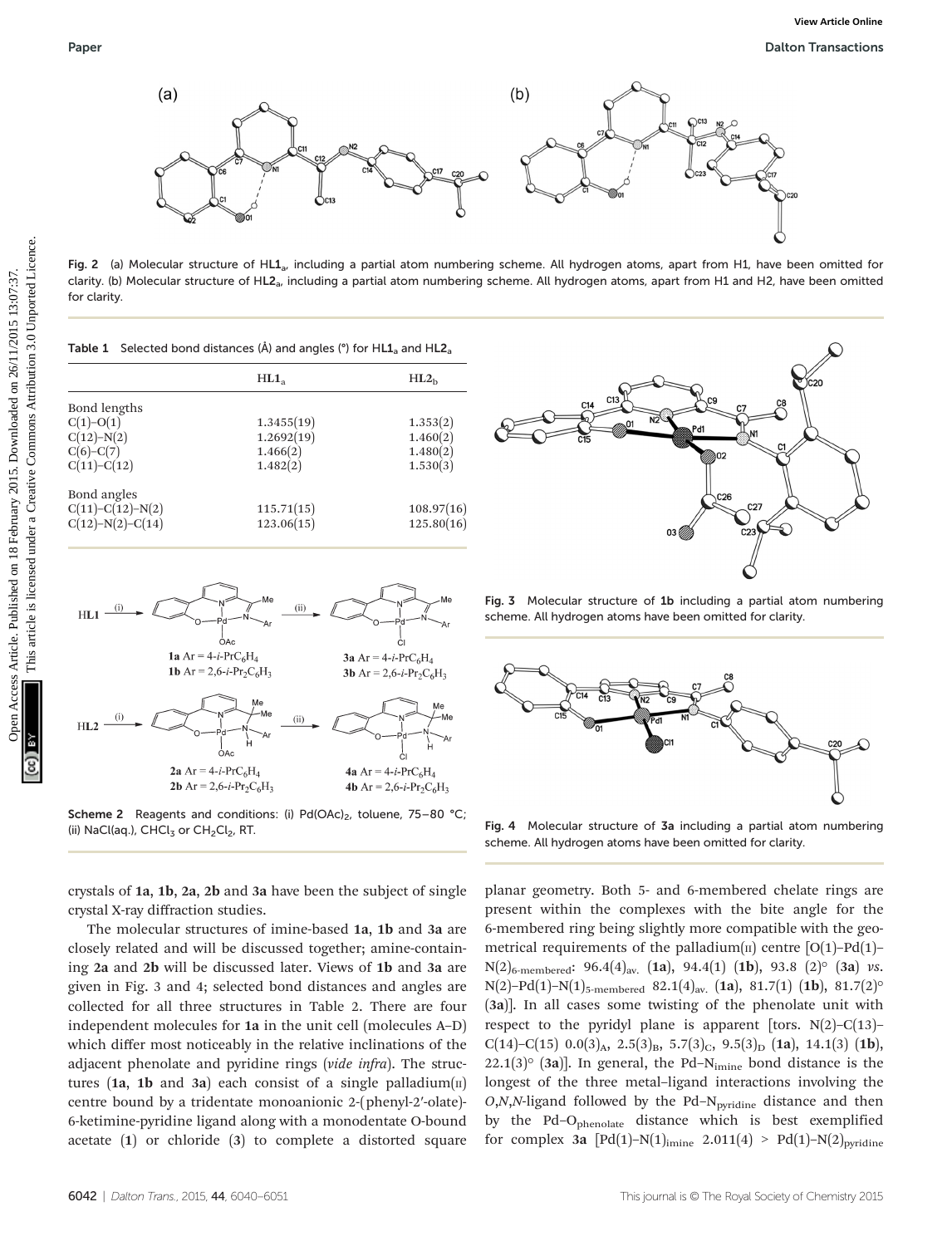Table 2 Selected bond distances (Å) and angles (°) for 1a, 1b and 3a

|                               | 1a                                                        |                                                                                                                                                                                                                                                                                                            |            |                                                                                                                                                                                                                                                                            |                |                        |
|-------------------------------|-----------------------------------------------------------|------------------------------------------------------------------------------------------------------------------------------------------------------------------------------------------------------------------------------------------------------------------------------------------------------------|------------|----------------------------------------------------------------------------------------------------------------------------------------------------------------------------------------------------------------------------------------------------------------------------|----------------|------------------------|
|                               | Molecule A                                                | Molecule B                                                                                                                                                                                                                                                                                                 | Molecule C | Molecule D                                                                                                                                                                                                                                                                 | 1 <sub>b</sub> | 3a                     |
| Bond lengths                  |                                                           |                                                                                                                                                                                                                                                                                                            |            |                                                                                                                                                                                                                                                                            |                |                        |
| $Pd(1)-O(1)$                  | 1.947(7)                                                  | 1.928(8)                                                                                                                                                                                                                                                                                                   | 1.951(8)   | 1.934(8)                                                                                                                                                                                                                                                                   | 1.953(3)       | 1.961(3)               |
| $Pd(1)-N(1)$                  | 1.972(9)                                                  | 1.980(9)                                                                                                                                                                                                                                                                                                   | 1.978(10)  | 1.961(10)                                                                                                                                                                                                                                                                  | 2.006(3)       | 2.011(4)               |
| $Pd(1)-N(2)$<br>$Pd(1)-Cl(1)$ | 1.961(9)<br>$\overline{\phantom{0}}$                      | 1.972(9)                                                                                                                                                                                                                                                                                                   | 1.980(9)   | 2.005(10)<br>$\overline{\phantom{0}}$                                                                                                                                                                                                                                      | 1.969(3)       | 1.972(4)<br>2.3039(14) |
| $Pd(1)-O(2)$                  | 2.038(8)                                                  | 2.033(8)                                                                                                                                                                                                                                                                                                   | 2.016(8)   | 2.025(8)                                                                                                                                                                                                                                                                   | 2.036(3)       |                        |
| $C(7)-N(1)$                   | 1.319(12)                                                 | 1.295(13)                                                                                                                                                                                                                                                                                                  | 1.303(13)  | 1.302(14)                                                                                                                                                                                                                                                                  | 1.292(5)       | 1.301(6)               |
| $C(7)-C(8)$                   | 1.484(13)                                                 | 1.496(14)                                                                                                                                                                                                                                                                                                  | 1.515(15)  | 1.514(15)                                                                                                                                                                                                                                                                  | 1.509(5)       | 1.497(7)               |
| $C(15)-O(1)$                  | 1.306(12)                                                 | 1.310(13)                                                                                                                                                                                                                                                                                                  | 1.347(13)  | 1.321(14)                                                                                                                                                                                                                                                                  | 1.317(5)       | 1.317(6)               |
| Bond angles                   |                                                           |                                                                                                                                                                                                                                                                                                            |            |                                                                                                                                                                                                                                                                            |                |                        |
| $N(1) - Pd(1) - N(2)$         | 82.9(4)                                                   | 82.2(4)                                                                                                                                                                                                                                                                                                    | 81.8(4)    | 81.9(4)                                                                                                                                                                                                                                                                    | 81.68(13)      | 81.65(17)              |
| $N(1) - Pd(1) - O(1)$         | 177.5(4)                                                  | 177.5(4)                                                                                                                                                                                                                                                                                                   | 177.2(4)   | 178.2(4)                                                                                                                                                                                                                                                                   | 174.49(12)     | 174.56(16)             |
| $N(2) - Pd(1) - O(1)$         | 95.2(4)                                                   | 96.1(4)                                                                                                                                                                                                                                                                                                    | 96.2(4)    | 96.4(4)                                                                                                                                                                                                                                                                    | 94.35(12)      | 93.84(16)              |
| $N(2) - Pd(1) - Cl(1)$        |                                                           |                                                                                                                                                                                                                                                                                                            |            | $\overline{\phantom{0}}$                                                                                                                                                                                                                                                   |                | 177.97(13)             |
| $N(2) - Pd(1) - O(2)$         | 176.9(3)                                                  | 175.0(4)                                                                                                                                                                                                                                                                                                   | 175.8(4)   | 176.1(4)                                                                                                                                                                                                                                                                   | 172.47(12)     |                        |
|                               |                                                           | $1.972(4) >$ Pd(1)-O(1) <sub>phenolate</sub> 1.961(3) Å]. Replacing an<br>O-bound acetate for a chloride has little effect on the trans Pd-<br>N <sub>pyridine</sub> distance [1.972(4) Å (3a) vs. 1.980(10) <sub>av.</sub> (1a)]. The<br>N-aryl group in 1b is inclined towards orthogonality with regard |            | acetate. In this case the more flexible 2-(phenyl-2'-olate)-6-<br>(amino-prop-2-yl)pyridine acts as the $O, N, N$ ligand again<br>forming both 5-membered and 6-membered chelate rings. The<br>presence of both a <i>gem</i> -dimethyl $sp^3$ -hybridised carbon $(N(1)$ - |                |                        |
|                               |                                                           | to the neighbouring C=N <sub>imine</sub> vector [tors. C(7)-N(2)-C(1)-<br>$C(2)$ 86.1(3)°], while in the less sterically bulky 1a and 3a the<br>aryl group is tilted [tors. $C(7)-N(2)-C(1)-C(2)$ 66.4(4) <sub>av</sub> (1a),                                                                              |            | C(7)-C(10) 108.9(8) (2a) and 109.7(2) <sup>o</sup> (2b)) and secondary<br>amine nitrogen donor results in some puckering of the<br>5-membered chelate ring while the 6-membered chelate ring                                                                               |                |                        |
|                               |                                                           | 57.8(6) $(3a)$ <sup>o</sup> ]. There are no intermolecular contacts of note.                                                                                                                                                                                                                               |            | shows similar properties to those observed in 1a, 1b and 3a                                                                                                                                                                                                                |                |                        |
|                               |                                                           | The structural features resemble related aldimine-based                                                                                                                                                                                                                                                    |            | with some twisting of the phenolate unit with respect to the                                                                                                                                                                                                               |                |                        |
|                               |                                                           | palladium complexes $[\{2-(3-C_{12}H_8-2-O)-6-(CH=NAr)C_5H_3N\}$                                                                                                                                                                                                                                           |            | pyridyl plane evident [tors. $N(2) - C(14) - C(15) - C(16)$ 18.3(3)                                                                                                                                                                                                        |                |                        |
|                               |                                                           |                                                                                                                                                                                                                                                                                                            |            |                                                                                                                                                                                                                                                                            |                |                        |
|                               | PdX] $(X = OAC, Cl)$ reported elsewhere. <sup>14,15</sup> |                                                                                                                                                                                                                                                                                                            |            | (2a), 21.6 $\circ$ (2b)]. The Pd-O <sub>phenolate</sub> and Pd-N <sub>pyridine</sub> distances                                                                                                                                                                             |                |                        |
|                               |                                                           | A view of amine-based 2a is given in Fig. 5; selected bond                                                                                                                                                                                                                                                 |            | are comparable to those in 1a, 1b and 3a while the Pd-N <sub>amine</sub>                                                                                                                                                                                                   |                |                        |
|                               |                                                           | distances and angles are given for both 2a and 2b in Tables 3.                                                                                                                                                                                                                                             |            | length is $ca. 0.05$ Å longer than the average Pd- $N_{\text{imine}}$ distance                                                                                                                                                                                             |                |                        |
|                               |                                                           | The structures are similar to imine-containing 1a and 1b with<br>a distorted square planar palladium $(n)$ centre bound by a                                                                                                                                                                               |            | in 1a, 1b and 3a consistent with the poorer donor character-<br>istics of an amine. The pendant oxygen atom on the acetate                                                                                                                                                 |                |                        |

A view of amine-based 2a is given in Fig. 5; selected bond distances and angles are given for both 2a and 2b in Tables 3. The structures are similar to imine-containing 1a and 1b with a distorted square planar palladium $(n)$  centre bound by a monoanionic O,N,N ligand and a monodentate O-bound

acetate. In this case the more flexible 2-(phenyl-2′-olate)-6-  $(amino-prop-2-vl)$  pyridine acts as the  $O, N, N$  ligand again forming both 5-membered and 6-membered chelate rings. The presence of both a gem-dimethyl sp<sup>3</sup>-hybridised carbon  $(N(1)$ - $C(7) - C(10)$  108.9(8) (2a) and 109.7(2)<sup>o</sup> (2b)) and secondary amine nitrogen donor results in some puckering of the 5-membered chelate ring while the 6-membered chelate ring shows similar properties to those observed in 1a, 1b and 3a with some twisting of the phenolate unit with respect to the pyridyl plane evident [tors.  $N(2)$ –C(14)–C(15)–C(16) 18.3(3) (2a), 21.6 $\textdegree$  (2b)]. The Pd-O<sub>phenolate</sub> and Pd-N<sub>pyridine</sub> distances are comparable to those in  $1a$ ,  $1b$  and  $3a$  while the Pd-N<sub>amine</sub> length is ca. 0.05 Å longer than the average Pd– $N_{\text{imine}}$  distance in 1a, 1b and 3a consistent with the poorer donor characteristics of an amine. The pendant oxygen atom on the acetate ligand undergoes an intramolecular hydrogen bond interaction with the amine hydrogen atom  $[O(3)\cdots N(1)$  2.750 (2a), 2.895  $(2b)$  Å. It is worthy of note that the isopropyl group on



Fig. 5 Molecular structure of 2a including a partial atom numbering scheme. All hydrogen atoms, apart from H1, have been omitted for clarity.

|                       | 2a        | 2 <sub>b</sub> |
|-----------------------|-----------|----------------|
| Bond lengths          |           |                |
| $Pd(1)-O(1)$          | 1.951(6)  | 1.9541(19)     |
| $Pd(1)-N(1)$          | 2.061(6)  | 2.045(2)       |
| $Pd(1)-N(2)$          | 1.983(7)  | 1.972(2)       |
| $Pd(1)-O(2)$          | 2.008(6)  | 2.034(2)       |
| $C(7)-C(8)$           | 1.519(11) | 1.533(4)       |
| $C(7)-C(9)$           | 1.557(11) | 1.529(4)       |
| $C(7)-N(1)$           | 1.467(10) | 1.525(4)       |
| Bond angles           |           |                |
| $N(1) - Pd(1) - N(2)$ | 81.8(3)   | 84.46(9)       |
| $N(1) - Pd(1) - O(1)$ | 176.1(3)  | 179.16(9)      |
| $N(2) - Pd(1) - O(1)$ | 94.5(3)   | 94.99(9)       |
| $N(1) - Pd(1) - O(2)$ | 96.2(3)   | 94.71(9)       |
| $N(2) - Pd(1) - O(2)$ | 176.8(3)  | 174.90(8)      |
| $O(1) - Pd(1) - O(2)$ | 87.6(2)   | 85.90(8)       |
| $N(1)-C(7)-C(10)$     | 108.9(8)  | 109.7(2)       |

| ı                                 | ֧֖֖֧֧֧֧֧֦֧֧֧֧֧֧֧֧֧֧֧֧֧֧֛֧֧֚֚֚֚֚֚֚֚֚֚֚֚֚֚֝֓֓֡֓֓֝֓֝֬֓֓֝֬֝֓֬֝֓֬֝֓֬֝֓֝֬֓֓֬֓֓֬֝֬֝֬֓֬֓֬֝֬֝֬֝֬֝֬֬֝֬֝֬<br>֖֖֚֚֚֚֚֚֬ |
|-----------------------------------|-------------------------------------------------------------------------------------------------------------|
|                                   |                                                                                                             |
| 3                                 |                                                                                                             |
| į                                 |                                                                                                             |
| ַ                                 |                                                                                                             |
|                                   |                                                                                                             |
|                                   | $\sim$                                                                                                      |
|                                   |                                                                                                             |
|                                   |                                                                                                             |
| $\sim$ $\sim$ $\sim$ $\sim$       | ζ                                                                                                           |
| v 4013.                           |                                                                                                             |
|                                   |                                                                                                             |
| $101$ by $101$ km $\mu$           |                                                                                                             |
|                                   |                                                                                                             |
|                                   |                                                                                                             |
|                                   |                                                                                                             |
|                                   |                                                                                                             |
|                                   |                                                                                                             |
|                                   |                                                                                                             |
|                                   |                                                                                                             |
|                                   | $\ddot{\phantom{a}}$                                                                                        |
|                                   |                                                                                                             |
|                                   |                                                                                                             |
|                                   |                                                                                                             |
| Access Anticipi, 1 turnismed vill |                                                                                                             |
|                                   |                                                                                                             |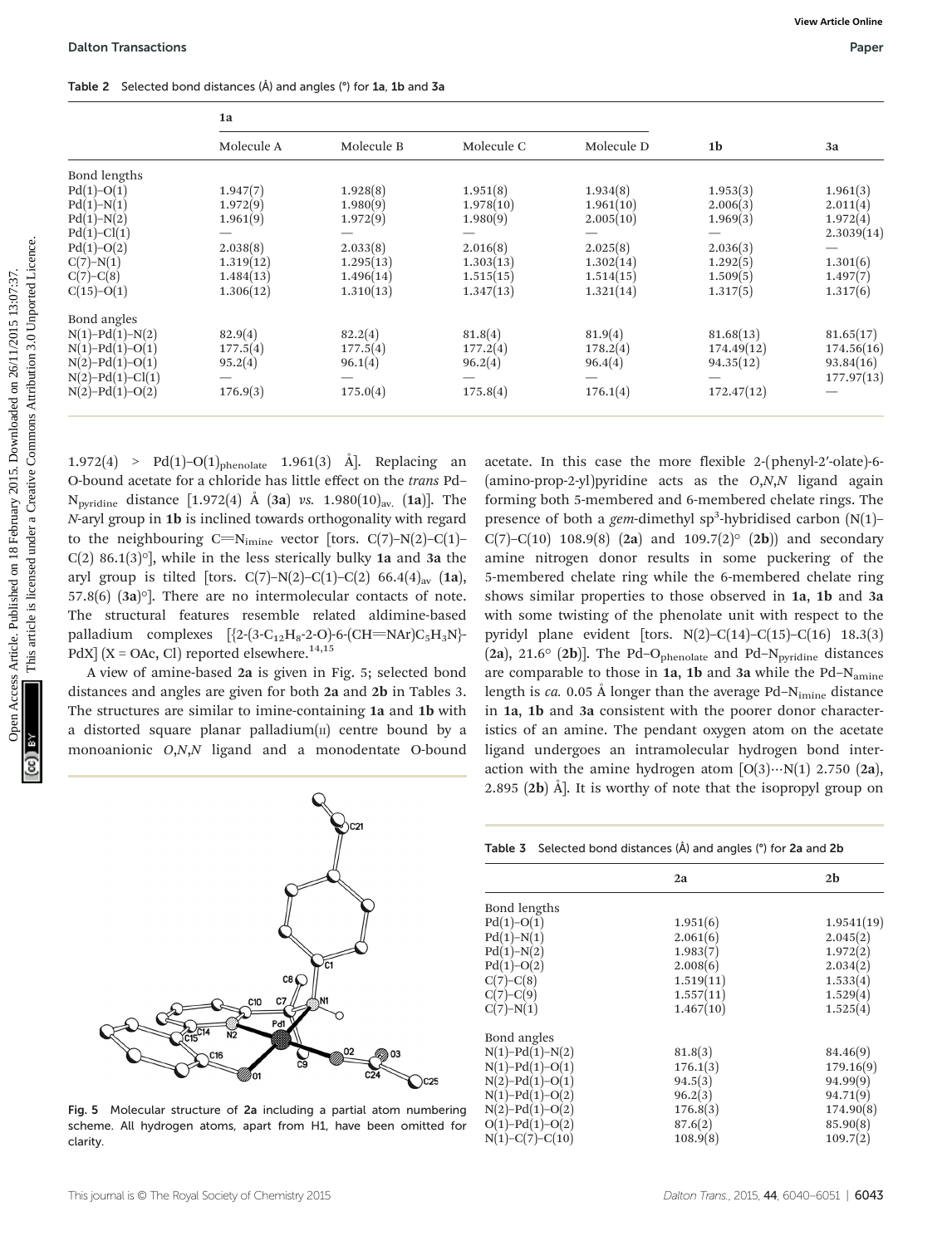

Scheme 3 Oxidation of 3 and 4 with di-p-tolyliodonium triflate to give 4-chlorotoluene and 4-iodotoluene.

 $C(2)$  in 2**b** occupies a position above the axial site of the N(1)–  $N(2)$ –O(1)–Pd(1) square plane (vide infra). There are no intermolecular contacts of note.

Complexes 1–4, display either molecular ion peaks and/or fragmentation peaks corresponding to the loss of an acetate or a chloride in their mass spectra. For imine-based 1 and 3, the  $\nu$ (C=N)<sub>imine</sub> stretch shifts by *ca*. 35 cm<sup>-1</sup> to lower wavenumber when compared to those for the corresponding free HL1, supportive of imine coordination.<sup>16</sup> In 1b and 3b two distinct doublets are seen for the isopropyl methyl groups in their <sup>1</sup>H NMR spectra consistent with restricted rotation about the N-aryl or Ar–i-Pr bonds in solution. In contrast, there are four distinct doublets in 2b and 4b implying all four methyl groups are now inequivalent in the amine-based pincer complexes. The N–H protons in 2a and 2b are downfield shifted (between  $\delta$  8.7–9.9) consistent with the NH…O<sub>acetate</sub> hydrogen bonding as seen in the solid state, whilst in their chloride derivatives, 4a and 4b, the corresponding protons are found more upfield (between  $\delta$  6.1–6.7). The acetate methyl groups in 1 and 2 can be seen at  $\delta$  ca. 1.6 in their <sup>1</sup>H NMR spectra with the MeC(O)O carbon atoms observable at  $\delta$  ca. 178.8 in their <sup>13</sup>C NMR spectra. In addition strong bands assignable to the symmetric and asymmetric  $\nu$ (COO) vibrations in 1 and 2, are in agreement with those expected for monodentate acetate ligands.<sup>17</sup> Paper More Records and the set of the complete on 18 February 2015. Download the complete on 18 February 2015. The main state of the Section of the Section of the Creative Commonstrates are the common on 26 February 2015.

#### (c) Reactivity of 3 and 4 towards  $[p$ -tolyl<sub>2</sub>I $[O_3$ SCF<sub>3</sub>]

All four palladium $(n)$  chloride pincer complexes, 3a, 3b, 4a and 4b, were assessed on their ability to undergo oxidation with a hypervalent iodonium reagent and mediate the formation of a carbon–chlorine coupled product. Typically, 3 and 4 were treated with two equivalents of di-p-tolyliodonium triflate at 100 °C in a mixture of toluene–acetonitrile and their reaction mixtures monitored by gas chromatography using an internal standard to quantify the conversions (Scheme 3).

The results of the screening are collected in Table 4. Several points emerge from inspection of the data. Firstly, all the palladium pincer complexes screened afford 4-chlorotoluene in varying amounts along with the expected 4-iodotoluene byproduct. Secondly, two structure/reactivity relationships are apparent namely: (i) within each N,N,O family the least sterically bulky N-aryl group promotes the highest conversions to 4-chorotoluene, e.g., 4a (93%, entry 6) vs. 4b (26%, entry 7) and 3a (80%, entry 4) vs. 3b (17%, entry 5); (ii) amine-containing 4a and 4b yield higher conversions than their direct imine counterparts 3a and 3b, respectively. Thirdly, periodic moni-

Table 4 Percentage conversion to 4-chorotoluene and 4-iodotoluene on reaction of 3 or 4 with  $[(p-tolyl)_2!] [O_3 SCF_3]^a$ 

| Entry          | Pd( <sub>II</sub> )<br>chloride<br>pincer | Time/h | Conversion/% to<br>4-chlorotoluene $^b$ | Conversion/% to<br>4-iodotoluene $^b$ |
|----------------|-------------------------------------------|--------|-----------------------------------------|---------------------------------------|
| $\mathbf{1}$   | 3a                                        |        | 33                                      | 27                                    |
| 2              | 3a                                        | 2.5    | 57                                      | 42                                    |
| 3              | 3a                                        | 6      | 74                                      | 67                                    |
| $\overline{4}$ | 3a                                        | 15     | 80                                      | 71                                    |
| -5             | 3b                                        | 15     | 17                                      |                                       |
| 6              | 4a                                        | 15     | 93                                      | 89                                    |
| 7              | 4b                                        | 15     | 26                                      | 10                                    |

<sup>*a*</sup> Conditions: 3 or 4 (0.05 mmol),  $[(p$ -tol)<sub>2</sub>I $[OTf]$  (0.1 mmol),  $[Pd]$  $[(p\text{-tol})_{2}IOTf] = 2$ , toluene/MeCN, 100 °C. <sup>b</sup> Determined using gas chromatography using naphthalene as an internal standard.

toring of the conversion for 3a reveals a rapid initial reaction (33% in 1 h, entry 1) which reaches a plateau over time.

It is uncertain as to the origin of these ligand effects but it would seem likely that the sterically bulky  $2,6$ -i-Pr<sub>2</sub>Ph substitution pattern in 3b and 4b is inhibiting the oxidative transfer of the aryl group to the palladium centre. Indeed, work-up of the reaction between imine-containing 3b and di-p-tolyliodonium triflate at 100 °C over 15 hours (entry 5) gave unreacted starting materials as the major identifiable inorganic components. The increased flexibility of the ligand manifold in amine-containing 4 may, in part, contribute to the improved performance over the corresponding imine.

Unfortunately we were unable to prove or disprove the involvement of a transient  $Pd(w)$  species (e.g.,  $[(ONN)PdCl(p-toly)]$ - $(NCMe)$ [O<sub>3</sub>SCF<sub>3</sub>]) by NMR spectroscopy due to the poor solubility of the reaction mixtures at lower temperatures. Nevertheless, we were able, in one case, to identify the palladiumcontaining decomposition product of the presumed reductive elimination event. Solid residues isolated from the reaction of 3a with di-p-tolyliodonium triflate (entry 4) could be extracted into acetonitrile and found to contain unreacted di-p-tolyliodonium triflate and the Pd(II) salt  $[2-C_6H_4-2'-O]-6-CMe= N(4-i-1)$  $PrC_6H_4$ )C<sub>5</sub>H<sub>3</sub>N<sub>}</sub>Pd(NCMe)][O<sub>3</sub>SCF<sub>3</sub>] (5a). Confirmation of the presence of 5a was obtained through spiking an <sup>1</sup>H NMR solution of the mixture with a genuine sample of 5a (prepared from the reaction of 3a with  $AgO<sub>3</sub>SCF<sub>3</sub>$  in acetonitrile). Indeed 5a has been fully characterised by mass spectrometry, IR and NMR  $(^{1}H, ^{19}F$  and  $^{13}C)$  spectroscopy and has been the subject of a single crystal X-ray diffraction study.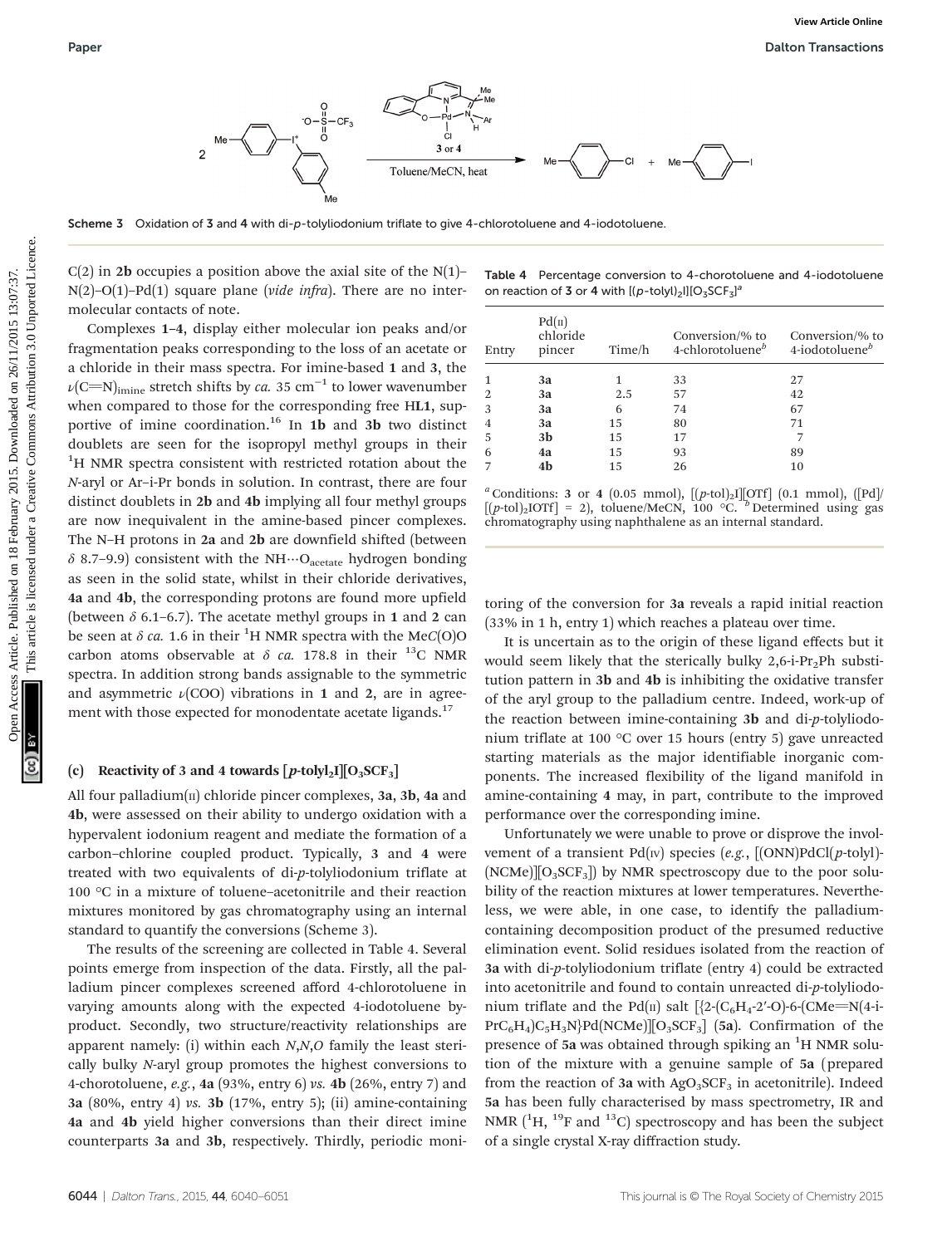

Fig. 6 (a) Molecular structure of the cationic unit in 5a including a partial atom numbering scheme. All hydrogen atoms have been omitted for clarity. (b) Intermolecular packing of the two independent cationic units in 5a.

Table 5 Selected bond distances (Å) and angles (°) for 5a

|                         | Molecule A           |           |
|-------------------------|----------------------|-----------|
| Bond lengths            |                      |           |
| $Pd(1)-N(1)$            | 2.017(8)             | 1.997(8)  |
| $Pd(1)-N(2)$            | 1.953(8)             | 1.951(8)  |
| $Pd(1)-N(3)$            | 2.007(9)             | 1.994(10) |
| $Pd(1)-O(1)$            | 1.959(7)             | 1.979(7)  |
| $C(7)-N(1)$             | 1.277(13)            | 1.297(13) |
| $C(9)-C(7)$             | 1.515(14)            | 1.473(15) |
| $C(23)-N(3)$            | 1.138(13)            | 1.176(14) |
| Range $S(1)-O$ triflate | $1.416(9)-1.434(11)$ |           |
| Bond angles             |                      |           |
| $N(1) - Pd(1) - N(2)$   | 82.0(3)              | 82.5(3)   |
| $N(1) - Pd(1) - O(1)$   | 175.0(3)             | 176.1(3)  |
| $N(1) - Pd(1) - N(3)$   | 95.9(3)              | 94.5(3)   |
| $N(2) - Pd(1) - O(1)$   | 94.5(3)              | 95.0(3)   |
| $N(2) - Pd(1) - N(3)$   | 177.3(3)             | 174.9(3)  |

A view of 5a is given in Fig. 6a; selected bond distances and angles are collected in Table 5. There are two independent cations and associated anions in the unit cell with the main differences between the cations being the inclinations of N-aryl groups. The structure of 5a comprises a cationic palla- $\dim(\mathfrak{m})$  unit charged balanced by a non-coordinating triflate anion. The cationic unit adopts a distorted square planar geometry [max. distortion: N(1)–Pd(1)–N(2) 82.0(3)<sub>A</sub>, 82.5(3)<sub>B</sub><sup>o</sup>] with the 2-(phenyl-2′-olate)-6-ketimine-pyridine ligand occupying three coordination sites and the  $\eta^1$ -N acetonitrile molecule the fourth. The structural parameters displayed by the pincer ligand closely mirror the features observed in neutral precursor 3a with the Pd-N<sub>imine</sub> distance again the longest  $[Pd(1)$ - $N(1)$  2.017(8) Å, 1.997(8) Å] of the three donor atoms. Interestingly, the independent cations assemble in such a way as to maintain the Pd( $\pi$ ) centres in close proximity (Pd(1)…Pd(1A) 3.313 Å) and only slightly further apart than the sum of the van der Waals radii (3.26 Å) (Fig. 6b). Further confirmation of the salt-like nature of 5a comes from the positive ESI mass spectrum (recorded in MeCN) which reveals peaks corresponding to the cationic unit while the negative spectrum the triflate anion. The <sup>19</sup>F NMR spectrum (in CD<sub>3</sub>CN) displays a single peak at  $\delta$  −79.3 comparable with that observed in related triflate salts of Pd-acetonitrile species.<sup>18</sup>

## **Conclusions**

Two families of palladium $\text{I}(I)$  chloride *O*,*N*,*N* pincer complexes (3 and 4), differing in the type of exterior nitrogen donor and, within each family, the steric properties of the N-aryl ring, have been prepared via their respective acetate analogues (1 and 2) and fully characterised. Oxidation of 3 and 4 with dip-tolyliodonium triflate leads in all cases to carbon–chloride coupling to give 4-chlorotoluene with the conversion highly dependent on the  $O,N$ , pincer framework employed; the recovery of 5a with an intact pincer framework highlights the robustness of the ligand manifold to oxidation. Notably, the least sterically hindered member of each family (3a and 4a) leads to the highest conversion with amine-containing 4a the highest. These observations set the stage for an investigation of these and related pincer systems in various  $Pd(n)$ (IV)-mediated C–X coupling reactions. These results will be reported in due course.

# **Experimental**

#### General

All operations, unless otherwise stated, were carried out under an inert atmosphere of dry, oxygen-free nitrogen using standard Schlenk and cannular techniques or in a nitrogen purged glove box. Solvents were distilled under nitrogen from appropriate drying agents<sup>19</sup> or were employed directly from a Solvent Purification System (Innovative Technology, Inc). The electrospray (ESI) mass spectra were recorded using a micromass Quattra LC mass spectrometer with acetonitrile or methanol as the matrix. FAB mass spectra (including high resolution) were recorded on a Kratos Concept spectrometer with NBA as matrix or on a Water Xevo QToF mass spectrometer equipped with an atmospheric solids analysis probe (ASAP). The infrared spectra were recorded in the solid state with Universal ATR sampling accessories on a Perkin Elmer Spectrum One FTIR instrument. NMR spectra were recorded on a Bruker DPX 300 spectrometer operating at 300.03  $(^{1}H)$  and 75.4 MHz  $(^{13}C)$  or a Bruker DRX400 spectrometer at 400.13 ( ${}^{1}$ H), 376.46 ( ${}^{19}$ F) and 100.61 MHz  $(^{13}C)$  or a Bruker Avance III 500 spectrometer at 125 MHz  $(^{13}C)$ , at ambient temperature unless otherwise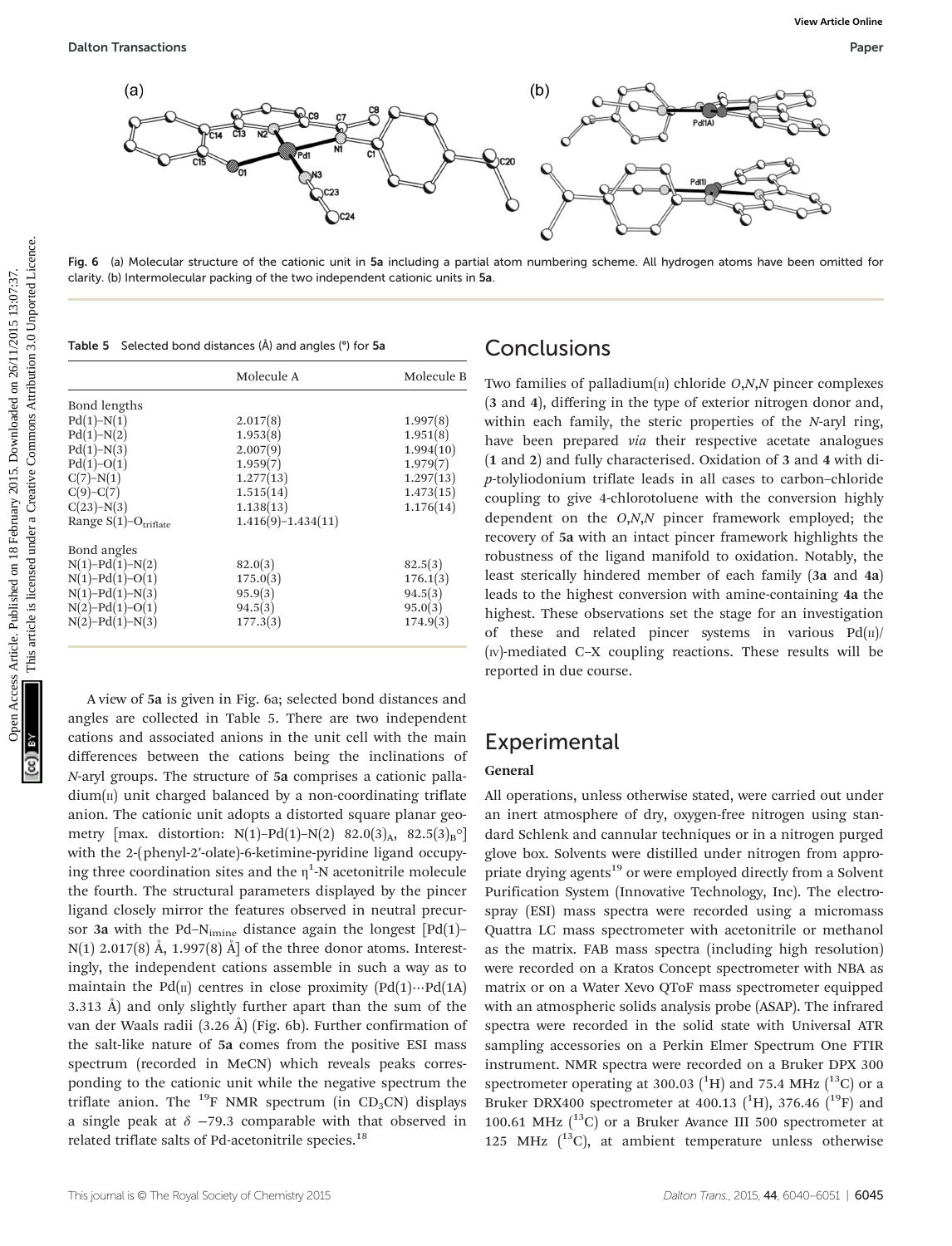stated; chemical shifts (ppm) are referred to the residual protic solvent peaks and coupling constants are expressed in hertz (Hz). Melting points (mp) were measured on a Gallenkamp melting point apparatus (model MFB-595) in open capillary tubes and were uncorrected. Elemental analyses were performed at the Science Technical Support Unit, London Metropolitan University. The reagents 2,6-diisopropylaniline, 4-isopropylaniline, silver triflate and trimethylaluminium (2 M solution in toluene) were purchased from Aldrich Chemical Co. and used without further purification. The compounds 2-hydroxyphenylboronic acid,<sup>12</sup> 2-bromo-6-acetyl pyridine<sup>20</sup> and di-p-tolyliodonium triflate $^{21}$  and  $\mathrm{HL1_b}^{12}$  were prepared using literature procedures. All other chemicals were obtained commercially and used without further purification.

#### Synthesis of 2-(phenyl-2′-ol)-6-acetyl-pyridine

A round-bottomed flask equipped with stirrer bar and reflux condenser, open to the air, was loaded with 2-bromo-6-acetylpyridine (2.10 g, 10.00 mmol), Pd(OAc)<sub>2</sub> (0.047 g, 0.21 mmol), triphenylphosphine (0.110 mg, 0.42 mmol) and 2-hydroxyphenyl boronic acid (1.88 g, 13.7 mmol). Toluene (40 mL), ethanol (22 mL) and aqueous 2 M  $K_2CO_3$  (13 mL, 26.00 mmol) were added and the mixture heated to 90 °C for 12 h. The resultant black reaction mixture was cooled to room temperature followed by the addition of 1 mL  $H_2O_2$  (30% in water) and stirred for a further 30 min. The organic phase was separated and the aqueous phase washed with toluene  $(3 \times 10 \text{ mL})$ . The combined organic extracts were washed with water  $(3 \times 30 \text{ mL})$  and brine (10 mL) and concentrated to afford a brown solid. This solid was slurried in methanol (10 mL) for 1 h and the resultant solid filtered and washed with methanol (3 mL) and dried under reduced pressure. 2-(Phenyl-2′-ol)-6-acetyl-pyridine was collected as a yellow solid (1.885 g, 84%).  $^{1}$ H NMR (CDCl<sub>3</sub>, 400 MHz):  $\delta$  2.71 (s, 3H, CH<sub>3</sub>C=O), 6.90 (ddd,  $^{3}J_{\rm{HH}}$  8.4,  $^{3}J_{\rm{HH}}$ 7.4,  $^4J_{\rm HH}$  1.4, 1H, Ar–H), 7.00 (dd,  $^3J_{\rm HH}$  8.3,  $^4J_{\rm HH}$  1.3, 1H, Ar–H), 7.30 (ddd,  $^3\!J_{\rm HH}$  8.5,  $^3\!J_{\rm HH}$  7.5,  $^4\!J_{\rm HH}$  1.7, 1H, Ar–H), 7.78 (dd,  $^3\!J_{\rm HH}$ 8.1,  $^{4}$ J<sub>HH</sub> 1.7, 1H, Ar–H), 7.94 (m, 2H, Py–H), 8.06 (dd,  $^{3}$ J<sub>HH</sub> 7.1,  $^{4}$ <sub>J</sub> 2.1, 1H, Py–H), 13.64 (s, 1H, O–H), ESIMS, m/z, 214  $^{4}$ J<sub>HH</sub> 2.1, 1H, Py-H), 13.64 (s, 1H, O-H). ESIMS  $m/z$ : 214  $[M + H]^{+}$ . The data was consistent with that reported in ref. 13. Paper<br>
Hotel coincides are coincided on 18 February 2016 11 February 2017-123 February 2018<br>
Incide Sobiet person the physical intervals are species and online in  $\sigma$  2016,  $\sigma$  11/20,  $\sigma$  11/2017-125. This are the spec

#### Synthesis of 2-(C<sub>6</sub>H<sub>4</sub>-2'-OH),6-{CMe=N(4-i-PrC<sub>6</sub>H<sub>4</sub>)}C<sub>5</sub>H<sub>3</sub>N  $(HL1_a)$

2-(Phenyl-2′-ol)-6-acetyl-pyridine (0.405 g, 1.90 mmol), 4-isopropyl aniline (0.473 g, 3.50 mmol) and  $MgSO<sub>4</sub>$  (2.76 g, 23.0 mmol) were suspended in bench methanol (10 mL) and one drop of acetic acid added. The mixture was stirred and heated at reflux for 9 days whereupon a further drop of acetic acid was added and the mixture stirred at reflux for an additional 12 h. On cooling to room temperature the reaction mixture was filtered and the  $MgSO<sub>4</sub>$  washed with chloroform (30 mL) and the filtrate concentrated under reduced pressure. The resultant solid was heated in MeOH (10 mL), cooled to room temperature and the suspension collected by filtration and dried under reduced pressure affording  $HL1<sub>a</sub>$  as yellow solid (0.381 g, 61%). Single crystals suitable for an X-ray determination were grown by slow cooling of a saturated solution of

HL1<sub>a</sub> in EtOH. Mp: 123-125 °C. <sup>1</sup>H NMR (CDCl<sub>3</sub>, 300 MHz):  $\delta$  1.20 (d,  $^{3}J_{\rm{HH}}$  7.1, 6H, CHMe<sub>2</sub>), 2.32 (s, 3H, CH<sub>3</sub>C=N), 2.84 (sept, <sup>3</sup> JHH 7.1, 1H, CHMe2), 6.69 (d, <sup>3</sup> JHH 8.4, 2H, Armipp–H), 6.85 (app. td,  $^{3}J_{\rm{HH}}$  8.1,  $^{4}J_{\rm{HH}}$  1.2, 1H, Ar<sub>phenol</sub>-H), 6.96 (dd,  $^{3}J_{\rm{HH}}$ 8.2,  $^{4}$ J<sub>HH</sub> 1.2, 1H, Ar<sub>phenol</sub>-H), 7.16 (d,  $^{3}$ J<sub>HH</sub> 8.3, 2H, Ar<sub>mipp</sub>-H), 7.25 (app. td,  $^{3}J_{\rm{HH}}$  8.2,  $^{4}J_{\rm{HH}}$  1.5, 1H, Ar<sub>phenol</sub>-H), 7.75 (dd,  $^{3}J_{\rm{HH}}$ 8.1, <sup>4</sup>J<sub>HH</sub> 1.4, 1H, Ar<sub>phenol</sub>-H), 7.79-7.91 (m, 2H, Py-H), 8.12 (dd,  ${}^{3}J_{\rm{HH}}$  7.6,  ${}^{4}J_{\rm{HH}}$  1.1, 1H, Py–H), 14.18 (s, 1H, O–H).  ${}^{13}C_{1}^{\{1}\rm{H}\}$ NMR (CDCl<sub>3</sub>, 75 MHz):  $\delta$  15.5 (CH<sub>3</sub>C=N), 23.1 (CHMe<sub>2</sub>), 32.6 (CHMe<sub>2</sub>), 117.4 (CH), 117.7 (C), 118.0 (CH), 118.3 (CH), 118.8 (CH), 119.1 (CH), 125.4 (CH), 125.9 (CH), 130.6 (CH), 137.2 (CH), 143.6 (C), 147.2 (C), 152.7 (C), 155.6 (C), 158.6 (C), 163.6 (C=N<sub>imine</sub>). IR (cm<sup>-1</sup>):  $\nu$ (C=N)<sub>imine</sub> 1635,  $\nu$ (C=N)<sub>pyridine</sub> 1587. ESIMS  $m/z$ : 331 [M + H]<sup>+</sup>, 329 [M – H]. HRMS (ASAP): Calc. for  $C_{22}H_{23}N_2O$   $[M + H]^+$  331.1810, found 331.1803. Anal calc. for  $(C_{22}H_{22}N_2O)$  C 79.97, N 8.48, H 6.71. Found: C 79.97, N 8.41, H 6.64%.

#### Synthesis of 2- $(C_6H_4$ -2'-OH),6- $(CMe_2NHAr)C_5H_3N$  (HL2)

(a)  $Ar = 4-i PrC_6H_4$  (HL2<sub>a</sub>): A Schlenk flask equipped with stir bar was evacuated and backfilled with nitrogen. The vessel was loaded with  $HL1_{a}$  (0.510 g, 1.50 mmol) and toluene (20 ml) and trimethylaluminium (2.0 ml, 4.00 mmol, 2 M solution in toluene) introduced dropwise. The solution was then stirred and heated to reflux for 12 h before being cooled to room temperature and concentrated under reduced pressure. Petroleum ether (20 ml, 40/60) was added and the solution cooled to 5 °C prior to the slow addition of water (20 ml). The mixture was then stirred for 1 h at room temperature before the organic phase was isolated. The aqueous phase was extracted with chloroform  $(4 \times 50 \text{ ml})$  and the combined organic extracts washed with water  $(3 \times 10 \text{ mL})$  and brine  $(1 \times 10 \text{ mL})$  and then dried over MgSO4. The solvent was removed under reduced pressure to provide  $HL2$ <sub>a</sub> as an orange oil which solidified slowly over time (0.500 g, 96%). Single crystals suitable for an X-ray determination were grown by slow cooling of a saturated solution of  $\text{HL2}_a$  in ethanol. Mp: 109–112 °C. <sup>1</sup>H NMR (CDCl<sub>3</sub>, 400 MHz):  $\delta$  1.07 (d,  $^3J_{\rm HH}$  7.0, 6H, CHMe<sub>2</sub>), 1.66 (s, 6H, N-C- $(CH<sub>3</sub>)<sub>2</sub>$ ), 2.66 (sept,  $<sup>3</sup>J<sub>HH</sub>$  7.0, 1H, CHMe<sub>2</sub>), 3.97 (br s, 1H, N-H),</sup> 6.19 (d  $^3J_{\text{HH}}$  8.6, 2H, Ar<sub>mipp</sub>–H), 6.81 (d,  $^3J_{\text{HH}}$  8.6, 2H, Ar<sub>mipp</sub>– H), 6.86 (app. td,  $^3J_{\rm HH}$  8.1,  $^4J_{\rm HH}$  1.2, 1H, Ar–H), 6.96 (dd,  $^3J_{\rm HH}$ 8.3,  $^{4}$ J<sub>HH</sub> 1.2, 1H, Ar-H), 7.25 (ddd,  $^{3}$ J<sub>HH</sub> 8.5,  $^{3}$ J<sub>HH</sub> 7.2,  $^{4}$ J<sub>HH</sub> 1.6, 1H, Ar–H), 7.49–7.53 (1H, m, Ar–H), 7.69–7.73 (2H, m, Ar–H), 7.77 (dd,  $^3J_{\rm HH}$  8.0,  $^4J_{\rm HH}$  1.6, 1H, Py–H), 14.55 (s, 1H, O–H).  $^{13}$ C  ${^4H}$  NMR (CDCl<sub>3</sub>, 100 MHz):  $\delta$  23.06 (CHMe<sub>2</sub>), 28.2 (N-C- $(CH<sub>3</sub>)<sub>2</sub>$ ), 32.0 (CHMe<sub>2</sub>), 56.5 (C-N), 114.3 (CH), 115.8 (CH), 117.4 (CH), 117.7 (C), 177.8 (CH), 118.1 (CH), 125.2 (CH), 125.7 (CH), 130.4 (CH), 137.1 (C), 137.6 (CH), 142.2 (C), 155.9 (C), 158.9 (C), 162.8 (C). IR  $(cm^{-1})$ : 1592 (C=N)<sub>pyridine</sub>. ESIMS m/z: 347  $[M + H]^{+}$ . HRMS (EI): Calc. for: C<sub>23</sub>H<sub>27</sub>N<sub>2</sub>O  $[M + H]^{+}$ 347.2123, found: 347.2140.

(b) Ar = 2,6-i-Pr<sub>2</sub>C<sub>6</sub>H<sub>3</sub> (HL2<sub>b</sub>): A similar procedure to that described for HL2<sub>a</sub> was followed using HL1<sub>b</sub> (0.601 g, 2.70 mmol), toluene (20 ml) and trimethylaluminium (3.40 ml, 6.70 mmol 2 M solution in toluene). On work-up,  $HL2<sub>b</sub>$  was afforded as an orange oil which solidified slowly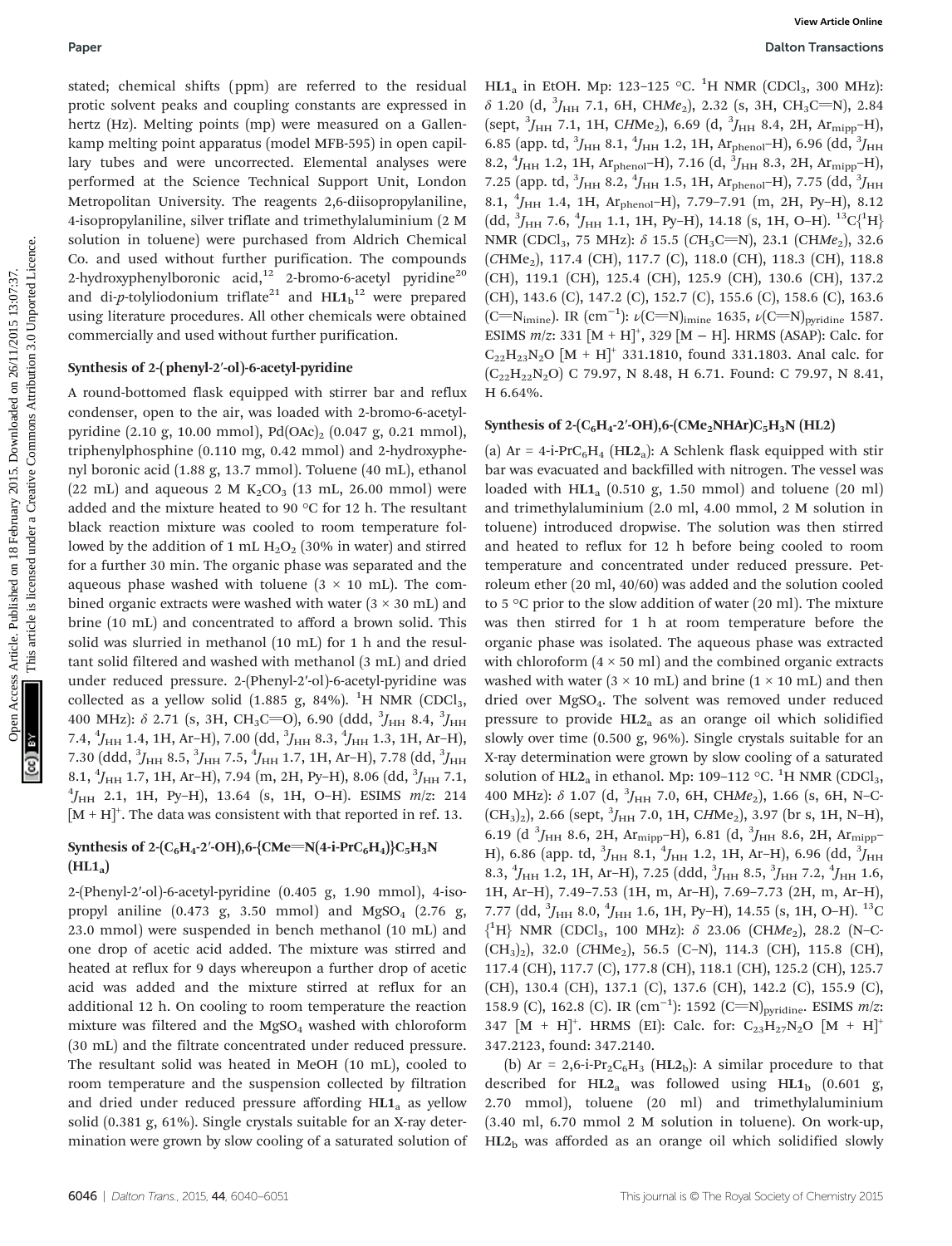over time (0.549 g, 88%). Mp: 70–72 °C. <sup>1</sup>H NMR (CDCl<sub>3</sub>, 400 MHz):  $\delta$  0.98 (d,  $^3J_{\rm HH}$  7.0, 12H, CHMe<sub>2</sub>), 1.49 (s, 6H, N–C- $(CH_3)_2$ ), 2.95 (sept, <sup>3</sup>JHH 7.0, 2H, CHMe<sub>2</sub>), 3.34 (br s, 1H, N–H), 6.85 (ddd,  $^3\!J_{\rm HH}$  8.2,  $^3\!J_{\rm HH}$  7.4,  $^4\!J_{\rm HH}$  1.3, 1H, Ar–H), 6.94 (dd,  ${}^{3}J_{\text{HH}}$  8.2,  ${}^{4}J_{\text{HH}}$  1.2, 1H, Ar–H), 6.98 (m (app. s), 3H, Ar–H), 7.23 (ddd,  $^3\!J_{\rm HH}$  8.4,  $^3\!J_{\rm HH}$  7.2,  $^4\!J_{\rm HH}$  1.6, 1H, Ar–H), 7.59 (dd,  $^3\!J_{\rm HH}$ 7.4, <sup>4</sup> JHH 1.2, 1H, Py–H), 7.72–7.79 (3H, m, Ar–H), 14.60 (s, 1H, O–H).  $^{13}C_1^{1}H$ } NMR (CDCl<sub>3</sub>, 100 MHz):  $\delta$  22.8 (CHMe<sub>2</sub>), 27.4  $(CHMe<sub>2</sub>), 28.2$  (N–C(CH<sub>3</sub>)<sub>2</sub>), 58.1 (C–N), 115.7 (CH), 117.2 (CH), 117.4 (CH), 117.7 (CH), 118.1 (C), 122.1 (CH), 123.5 (CH), 125.3 (CH), 130.3 (CH), 137.0 (CH), 138.7 (C), 144.3 (C), 155.5 (C), 159.0 (C), 165.1 (C). IR  $(\text{cm}^{-1})$ : 1591 (C=N)<sub>pyridine</sub>. ESIMS *m*/z: 389  $[M + H]^{+}$ . HRMS (EI): Calc. for C<sub>26</sub>H<sub>33</sub>N<sub>2</sub>O  $[M + H]^{+}$ 389.2593, found 389.2606.

#### Synthesis of  $[{2-(C_6H_4-2'-O)-6-(CMe=NAr)C_5H_3N}Pd(OAc)] (1)$

(a)  $Ar = 4-i-PrC_6H_4$  (1a): A Schlenk flask equipped with stir bar was evacuated and backfilled with nitrogen. The vessel was loaded with HL1<sub>a</sub> (0.100 g, 0.300 mmol), Pd(OAc)<sub>2</sub> (0.068 g, 0.300 mmol) and toluene (10 ml) and then stirred and heated at 80 °C for 12 h. On cooling to room temperature the volatiles were removed under reduced pressure. The resultant solid was dissolved in dichloromethane (5 mL) and hexane (100 mL) introduced affording 1a as a red solid (0.136 g, 90%). Single crystals suitable for an X-ray determination were grown by slow diffusion of hexane into a solution of 1a in chloroform. Mp: >240 °C (decomp.). <sup>1</sup>H NMR (CDCl<sub>3</sub>, 400 MHz):  $\delta$  1.22 (d, 3<sup>3</sup>L 6.9. 6H CHMe) 1.48 (s, 3H CH C(O)O-) 2.07 (s, 3H  ${}^{3}J_{HH}$  6.9, 6H, CHMe<sub>2</sub>), 1.48 (s, 3H, CH<sub>3</sub>C(O)O-), 2.07 (s, 3H, CH<sub>3</sub>C=N), 2.90 (sept,  $^3J_{\rm HH}$  6.9, 1H, CHMe<sub>2</sub>), 6.61 (ddd,  $^3J_{\rm HH}$ 8.2,  ${}^{3}J_{\text{HH}}$  6.6,  ${}^{4}J_{\text{HH}}$  1.5, 1H, Ar<sub>phenolate</sub>–H), 7.04 (dd,  ${}^{3}J_{\text{HH}}$  8.5,  ${}^{4}I$  1.3, 1H Ar<sub>ph</sub> 7.09–7.14 (m, 4H Ar<sub>phen</sub>) 7.23 (d,  ${}^{3}I$  9.2  $J_{\rm HH}$  1.3, 1H, Ar–H), 7.09–7.14 (m, 4H, Ar–H), 7.23 (d,  $^3J_{\rm HH}$  8.2, 2H,  $\text{Ar}_{\text{mipp}}$ –H), 8.02 (d,  ${}^{3}J_{\text{HH}}$  8.5, 1H, Py–H), 8.06 (dd,  ${}^{3}J_{\text{HH}}$  8.5,  ${}^{3}J_{\text{H}}$  8.5,  ${}^{3}J_{\text{H}}$  8.5,  ${}^{3}J_{\text{H}}$  8.5,  ${}^{3}J_{\text{H}}$  8.5,  ${}^{3}J_{\text{H}}$  8.5,  ${}^{3}J_{\text{H}}$  8.5,  ${}^{3}J_{\text{H}}$  8.5  $J_{\rm HH}$  8.5, 1H, Py–H), 8.97 (d,  $^3J_{\rm HH}$  8.7, 1H, PyH).  $^{13}{\rm C} \{^1{\rm H}\}$  NMR (CDCl<sub>3</sub>, 100 MHz):  $\delta$  16.5 (CH<sub>3</sub>C=N), 21.7 (CH<sub>3</sub>C(O)O-), 22.9  $(CHMe<sub>2</sub>), 32.9$  (CHMe<sub>2</sub>), 114.5 (CH), 118.2 (C), 122.3 (CH), 122.3 (CH), 122.4 (CH), 125.6 (CH), 126.2 (CH), 128.5 (CH), 130.6 (CH), 137.5 (CH), 141.2 (C), 147.5 (C), 150.0 (C), 162.0 (C), 172.4 (C=N<sub>imine</sub>), 177.0 (C=O). IR (cm<sup>-1</sup>): 1613  $(C=N)_{\text{imine}}$ , 1590  $(COO_{\text{asymm}}/C=N_{\text{pyridine}})$ , 1456  $(COO_{\text{symm}})$ . FABMS *m*/z: 435 [M – OAc]<sup>+</sup>. Anal calc. for  $(C_{24}H_{24}N_2O_3Pd)$ : C 58.25; H 4.89; N 5.66 Found: C 58.12; H 4.83; N 5.67%.

(b) Ar = 2,6-i-Pr<sub>2</sub>C<sub>6</sub>H<sub>3</sub> (1b): A similar procedure to that described for 1a was followed using  $HL1<sub>b</sub>$  (0.100 g, 0.27 mmol), Pd $(OAc)_2$   $(0.061 \text{ g}, 0.27 \text{ mmol})$  afforded 1b as a red solid (0.135 g, 93%). Crystals suitable for an X-ray determination were grown by slow diffusion of hexane into a solution of 1b in chloroform. Mp: >240 °C (decomp.).  $^{1}$ H NMR (CDCl<sub>3</sub>, 400 MHz):  $\delta$  1.04 (d,  $^{3}\!J_{\rm HH}$  6.9, 6H, CHMe<sub>2</sub>), 1.41 (d,  $^{3}\!J_{\rm HH}$  6.7, 6H, CHMe<sub>2</sub>), 1.43 (s, 3H, CH<sub>3</sub>C(O)C-), 2.24 (s, 3H, CH<sub>3</sub>C=N), 3.22 (sept,  ${}^{3}J_{\text{HH}}$  6.8, 2H, CHMe<sub>2</sub>), 6.64 (ddd,  ${}^{3}J_{\text{HH}}$  8.3,  ${}^{3}J_{\text{HH}}$  6.3,  ${}^{4}J_{\text{HH}}$  1.9, 1H Ar,  $J_{\text{H}}$  1.7, 1.4–7.22 (4H, m, under CHCl)  $^{4}$ J<sub>HH</sub> 1.9, 1H, Ar<sub>phenolate</sub>–H), 7.14–7.22 (4H, m, under CHCl<sub>3</sub>), 7.28 (dd,  $^3J_{\rm{HH}}$  8.2,  $^3J_{\rm{HH}}$  7.3, 1H, Ar–H), 7.60 (dd,  $^3J_{\rm{HH}}$  7.5,  $^4J_{\rm{HH}}$ 1.0, 1H, Py–H), 7.79 (d,  ${}^{3}H_{\text{HH}}$  8.6, 1H, Ar<sub>phenolate</sub>–H), 8.08 (dd,  ${}^{3}I_{\text{H}}$  8.9  ${}^{3}I_{\text{H}}$  7.5, 1H, Pv–H), 8.43 (d,  ${}^{3}I_{\text{H}}$  8.7, 1H, Pv–H),  ${}^{13}C$  $J_{\rm HH}$  8.8,  $^3J_{\rm HH}$  7.5, 1H, Py–H), 8.43 (d,  $^3J_{\rm HH}$  8.7, 1H, Py–H).  $^{13} \rm{C}$  ${^1}H$  NMR (CDCl<sub>3</sub>, 125 MHz):  $\delta$  18.5 (CHMe<sub>2</sub>), 22.5 (CHMe<sub>2</sub>), 23.7 (CH<sub>3</sub>C(O)O–), 24.4 (CH<sub>3</sub>C=N), 28.8 (CHMe<sub>2</sub>), 115.8 (CH),

119.2 (C), 122.6 (CH), 123.8 (CH), 123.9 (CH), 126.6 (CH), 128.4 (CH), 128.5 (CH), 132.3 (CH), 137.1 (CH), 139.5 (C), 140.8 (C), 152.7 (C), 154.2 (C), 164.1 (C), 174.2 (C=N<sub>imine</sub>), 177.3 (C=O). IR  $(cm<sup>-1</sup>)$ : 1600 (C=N<sub>imine</sub>/COO<sub>asymm</sub>/C=N<sub>pyridine</sub>), 1456 (COO<sub>symm</sub>). ESIMS  $m/z$ : 477 [M – OAc]<sup>+</sup>, 518 [(M – OAc + MeCN]<sup>+</sup>. HRMS (ASAP): Calc. for:  $\rm{C}_{27}\rm{H}_{30}\rm{N}_{2}\rm{O}_{3}\rm{Pd}$   $\rm{[M]}^{+}$  536.1291 Found 536.1333.

#### Synthesis of  $[\{2-(C_6H_4-2'-O)-6-(CMe_2NHAr)C_5H_3N\}Pd(OAc)]$  (2)

(a)  $Ar = 4-i-PrC_6H_4$  (2a): A Schlenk flask equipped with a stir bar was evacuated, back-filled with nitrogen and then loaded with  $HL2_a$  (0.040 g, 0.12 mmol), Pd(OAc)<sub>2</sub> (0.026 g, 0.12 mmol) and toluene (4 mL). After stirring and heating at 75  $\degree$ C for 12 h, the reaction mixture was allowed to cool to room temperature and the volatiles removed under reduced pressure. The residue was dissolved in dichloromethane (1 mL) before hexane (20 mL) was added to precipitate the product. The product was collected on a Celite plug, washed with hexane (10 mL) before being dissolved in dichloromethane (10 mL) and the solution collected. On evaporation of the volatile components, 2a was obtained as a red powder (0.057 g, 93%). Single crystals suitable for an X-ray determination were grown by slow diffusion of hexane into a solution of 2a in chloroform. Mp: >240 °C (decomp.). <sup>1</sup>H NMR (CDCl<sub>3</sub>, 400 MHz):  $\delta$  1.09 (d, 3<sup>3</sup>L 6.0, 6H CHMe) 1.36 (s, 3H N-C(CH)) 2.00 (s, 3H  ${}^{3}J_{HH}$  6.9, 6H, CHMe<sub>2</sub>), 1.36 (s, 3H, N–C(CH<sub>3</sub>)<sub>2</sub>), 2.00 (s, 3H, CH<sub>3</sub>C(O)C-), 2.40 (s, 3H, N-C(CH<sub>3</sub>)<sub>2</sub>), 2.72 (sept,  $^{3}J_{\text{HH}}$  6.9, 1H, CHMe<sub>2</sub>), 6.60 (ddd,  $^{3}J_{\text{HH}}$  8.1,  $^{3}J_{\text{HH}}$  6.5,  $^{4}J_{\text{HH}}$  1.8, 1H, Ar<sub>phenolate</sub>-H), 6.67 (d,  $^{3}J_{\rm{HH}}$  8.4, 2H, Ar $_{\rm{mipp}}$ –H), 6.87 (dd,  $^{3}J_{\rm{HH}}$  6.1,  $^{4}J_{\rm{HH}}$ 2.3, 1H, Py-H), 6.94 (d,  $^{3}J_{\text{HH}}$  8.3, 2H, Ar<sub>mipp</sub>-H), 7.06-7.14 (m, 2H, Ar<sub>phenolate</sub>–H), 7.57 (d, <sup>3</sup>*J*<sub>HH</sub> 8.5, 1H, Ar<sub>phenolate</sub>–H), 7.80 (d, <sup>3</sup>*I* 8.5, 1H **D**<sub>*I*</sub>–H), 7.80 (d, <sup>3</sup>*I* 8.5, <sup>3</sup>*I* 6.2, 1H **D**<sub>*I*</sub>–H)  $J_{\rm HH}$  8.5, 1H, Py–H), 7.82 (dd,  $^3J_{\rm HH}$  8.5,  $^3J_{\rm HH}$  6.2, 1H, Py–H), 9.92 (br s, 1H, NH).  ${}^{13}$ C{<sup>1</sup>H} NMR (CDCl<sub>3</sub>, 100 MHz): δ 23.8 (CHMe<sub>2</sub>), 24.1 (CH<sub>3</sub>C(O)O-), 24.4 (N-C(CH<sub>3</sub>)<sub>2</sub>), 33.6 (CHMe<sub>2</sub>), 33.6 (N–C(CH3)2), 70.2 (C–N), 116.0 (CH), 116.3 (CH), 121.4 (CH), 121.8 (C), 122.9 (CH), 123.0 (CH), 127.5 (CH), 128.9 (CH), 132.3 (CH), 138.9 (C), 139.7 (C), 147.2 (C), 153.5 (C), 164.4 (C), 168.0 (C), 181.6 (C=O). IR (cm<sup>-1</sup>): 3400 (NH), 1574 (COO<sub>asymm</sub>/ C=N<sub>pyridine</sub>), 1448 (COO<sub>symm</sub>). ESIMS:  $m/z$  510 [M]<sup>+</sup>, 592 [M – OAc + MeCN]<sup>+</sup>. HRMS (FAB):  $m/z$  Calc. for C<sub>25</sub>H<sub>28</sub>N<sub>2</sub>O<sub>3</sub>Pd [M]<sup>+</sup> 510.6296. Found 510.1125. **Outon Tennetbox**<br>
over time (0.528 g, 81%), Mp. 70-72 °C, <sup>1</sup>1 RMR (CPGL<sub>3</sub>, 119.2 (C), 12.5 (CH<sub>3</sub>, 12.9 (CH<sub>3</sub>, 12.9 (CH<sub>3</sub>, 12.9 (CH<sub>3</sub>, 12.9 (CH<sub>3</sub>, 12.9 (CH<sub>3</sub>, 12.9 (CH<sub>3</sub>, 12.9 (CH<sub>3</sub>), 12.9 (CH<sub>3</sub>, 12.9 (CH<sub>3</sub>, 1

> (b) Ar = 2,6-i-Pr<sub>2</sub>C<sub>6</sub>H<sub>3</sub> (2b): A similar procedure to that outlined for 2a was employed using  $HL2<sub>b</sub>$  (0.024 g, 0.61 mmol) and  $Pd(OAc)_2$  (0.014 g, 0.061 mmol) gave 2**b** as a yellow solid (0.033 g, 98%). Single crystals suitable for an X-ray determination were grown by slow diffusion of hexane into a solution of 2b in dichloromethane. Mp: >240 °C (decomp.). <sup>1</sup>H NMR  $(CDCl_3, 400 MHz)$ : δ 0.72 (d,  $^3J_{HH}$  6.9, 3H, CHMe<sub>2</sub>), 1.18 (s, 3H, NC(CH<sub>3</sub>)<sub>2</sub>), 1.19 (d,  $^3J_{\rm HH}$  6.9, 3H, CHMe<sub>2</sub>), 1.22 (d,  $^3J_{\rm HH}$  6.9, 3H, CHMe<sub>2</sub>), 1.54 (d,  ${}^{3}$ J<sub>HH</sub> 6.7, 3H, CHMe<sub>2</sub>), 1.91 (s, 3H, CH<sub>3</sub>C(O)-O–), 2.31 (s, 3H, N–C(CH<sub>3</sub>)<sub>2</sub>), 3.16 (sept,  $^{3}J_{\text{HH}}$  6.7, 1H, CH- $(Me)_2$ ), 3.72 (sept, <sup>3</sup>*H*H 6.8, 1H, CH(Me)<sub>2</sub>), 6.61 (ddd, <sup>3</sup>*J*<sub>HH</sub> 8.5, 3*I*<sub>1</sub> 6.4, 4*I*<sub>1</sub> 2.0, 1H Ar<sub>1</sub> 6.4, 4*I*<sub>1</sub> 6.84 (dd, <sup>3</sup>*I*<sub>1</sub> 6.9, 4*I*<sub>1</sub>  $J_{\rm HH}$  6.4,  $^4J_{\rm HH}$  2.0, 1H, Ar $_{\rm phenolate}$ –H), 6.84 (dd,  $^3J_{\rm HH}$  6.9,  $^4J_{\rm HH}$ 2.1, 1H, Py H), 7.02-7.18 (m, 5H, Ar-H), 7.54 (d,  $^{3}$ J<sub>HH</sub> 8.3, 1H, Ar<sub>phenolate</sub>–H), 7.74–7.80 (m, 2H, Py–H), 8.66 (br s, 1H, NH).<br><sup>13</sup>C{<sup>1</sup>H} NMR (CDCl<sub>3</sub> 100 MHz): δ 21.9 (CHMe<sub>2</sub>), 22.3 (CH<sub>3</sub>C(O)· O–), 23.7 (CH<sub>3</sub>), 24.1 (CH<sub>3</sub>), 24.5 (CHMe<sub>2</sub>), 24.6 (CH<sub>3</sub>), 27.4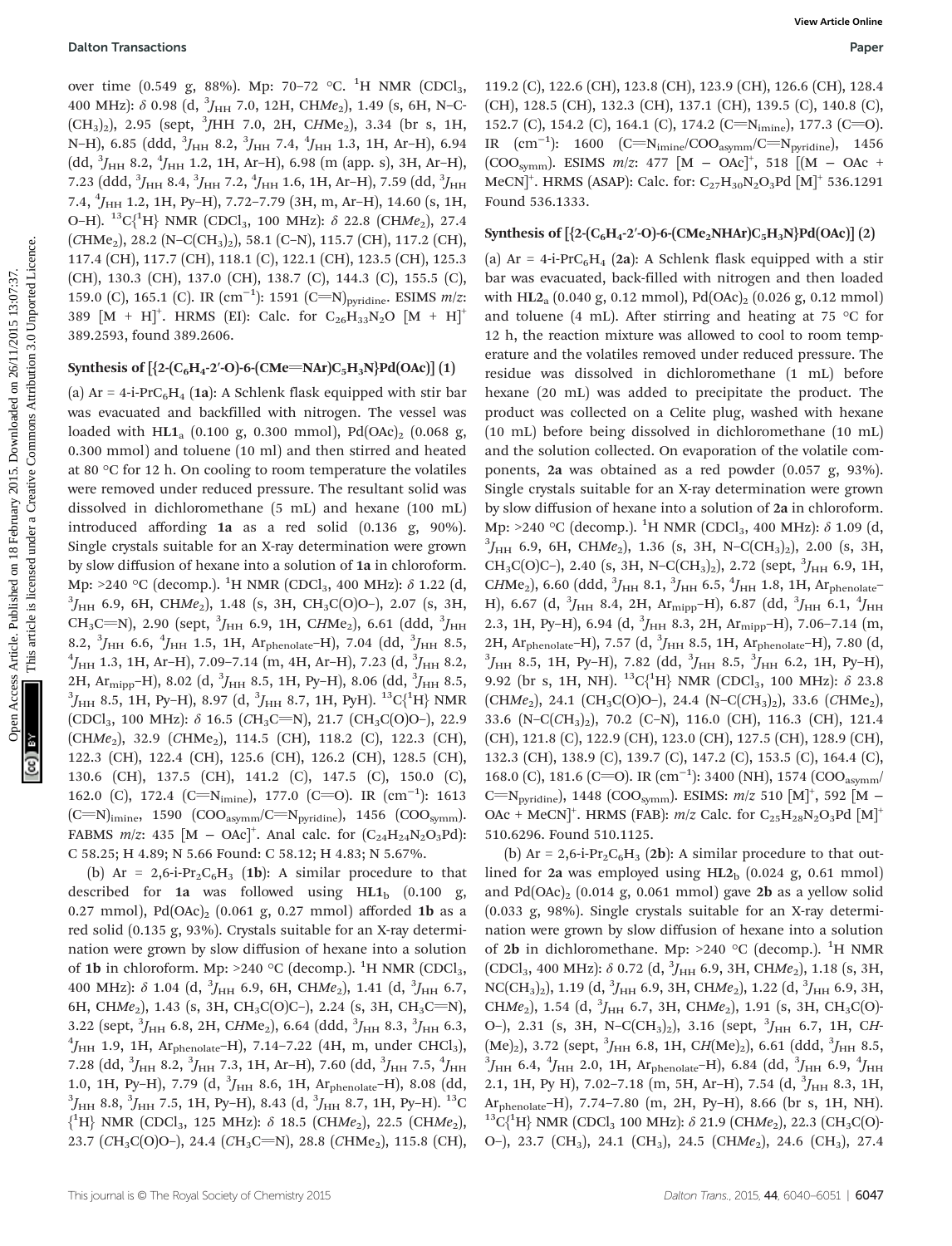$(CHMe<sub>2</sub>), 27.7 (CHMe<sub>2</sub>), 32.3 (N-C(CH<sub>3</sub>)<sub>2</sub>), 70.8 (C-N), 115.0$ (CH), 115.6 (CH), 110.0 (CH), 120.8 (C), 121.5 (CH), 124.2 (CH), 124.7 (CH), 126.9 (CH), 127.9 (CH), 131.4 (CH), 134.5 (C), 137.8 (CH), 143.0 (C), 143.5 (C), 152.3 (C), 163.1 (C), 169.3 (C), 179.2 (C=O). IR (cm<sup>-1</sup>): 3064 (NH), 1590 (COO<sub>asymm</sub>/C=N<sub>pyridine</sub>), 1450 (COO<sub>symm</sub>). TOFMS (ASAP):  $m/z$  553  $[M + H]^+,$  493 [M – OAc]<sup>+</sup>. Anal. calc. for  $(C_{28}H_{34}N_2O_3Pd \cdot 3CH_2Cl_2)$ : C 46.09, H 4.99 N 3.47% Found: C 46.00, H 4.64, N 3.61%.

#### Synthesis of  $[ {2-(C_6H_4-2'-O)-6-(CMe=Nar)C_5H_3N}PdCl ] (3)$

(a)  $Ar = 4-i PrC<sub>6</sub>H<sub>4</sub>$  (3a): A round bottomed flask equipped with stirrer bar and open to the air was loaded with 1a (0.568 g, 1.15 mmol), chloroform (30 mL) and brine (30 mL). After stirring vigorously at room temperature for 1 h the organic phase was separated, washed with water  $(3 \times 30 \text{ ml})$  and filtered through a Celite plug. The plug was washed with chloroform (10 mL) and the solution concentrated to a smaller volume (ca. 5 mL) before hexane (100 mL) was added to precipitate the title compound as dark red solid (0.537 g, 99%). Single crystals suitable for an X-ray determination were grown by slow diffusion of hexane into a solution of 3a in chloroform. Mp: >240 °C (decomp). <sup>1</sup>H NMR (CDCl<sub>3</sub>, 400 MHz):  $\delta$  1.22 (d,  $^3J_{\rm HH}$ 6.9, 6H, CHMe<sub>2</sub>), 2.28 (s, 3H, CH<sub>3</sub>C=N), 2.88 (sept,  $^3J_{\rm HH}$  6.9, 1H, CHMe<sub>2</sub>), 6.67 (ddd,  $^{3}J_{\rm{HH}}$  8.3,  $^{3}J_{\rm{HH}}$  6.1,  $^{4}J_{\rm{HH}}$  2.0, 1H, Ar<sub>phenolate</sub>–H), 7.04 (d,  $^{3}J_{\rm HH}$  8.4, 2H, Ar<sub>mipp</sub>–H), 7.16–7.24 (m, 4H, Ar–H), 7.61 (dd,  $^3\!J_{\rm HH}$  7.6,  $^4\!J_{\rm HH}$  1.0, 1H, Py–H), 7.68 (d,  $^3\!J_{\rm HH}$ 8.4, 1H,  $Ar_{\text{phenolate}}$ -H), 7.89 (dd,  $^3J_{\text{HH}}$  8.6,  $^3J_{\text{HH}}$  7.5, 1H, Py-H), 8.18 (d,  ${}^{3}J_{\text{HH}}$  8.7, 1H, Py–H).  ${}^{13}C_{1}^{(1)}H$ } NMR (CDCl<sub>3</sub>, 125 MHz):  $\delta$  18.5 (CH<sub>3</sub>C=N), 23.9 (CHMe<sub>2</sub>), 33.7 (CHMe<sub>2</sub>), 116.0 (CH), 119.1 (C), 123.2 (CH), 123.6 (CH), 124.1 (CH), 125.7 (CH), 126.5 (CH), 128.9 (CH), 132.1 (CH), 138.0 (CH), 143.7 (C), 148.2 (C), 150.5 (C), 154.7 (C), 162.4 (C), 175.7 (C=N<sub>imine</sub>). IR  $\rm (cm^{-1})$ :  $\nu(\rm{C=}\rm{N})_{\rm{imine}}$  1598. FABMS  $m/z$ : 470  $\rm{[M]}^+,$  435  $\rm{[M-Cl]}^+.$  Anal calc. for  $(C_{22}H_{21}N_2OPdCl)$ : C 56.07; H 4.49; N 5.94. Found: C 55.99; H 4.38; N 6.01%.

(b) Ar = 2,6-i-Pr<sub>2</sub>C<sub>6</sub>H<sub>3</sub> (3b): A similar procedure to that described for 3a was employed using 1b (0.289 g, 0.54 mmol) affording 3b as a red solid (0.221 g, 80%). Mp:  $>240$  °C (decomp.). <sup>1</sup>H NMR (CDCl<sub>3</sub>, 400 MHz):  $\delta$  1.06 (d,  $^3J_{\rm HH}$  6.9, 6H, CHMe<sub>2</sub>), 1.39 (d,  $^{3}J_{\rm HH}$  6.8, 6H, CHMe<sub>2</sub>), 2.22 (s, 3H, CH<sub>3</sub>C=N), 3.06 (sept,  ${}^{3}J_{\text{HH}}$  6.8, 2H, CHMe<sub>2</sub>), 6.69 (ddd,  ${}^{3}J_{\text{HH}}$  8.4,  ${}^{3}J_{\text{HH}}$  6.8,  ${}^{4}J_{\text{H}}$  1.5, 1H Ar<sub>th</sub>  $\rightarrow$  1.7, 16 (d<sup>3</sup> $J_{\text{H}}$  7.9, 2H Ar<sub>th</sub>  $\rightarrow$  H)  $J_{\rm HH}$  1.5, 1H, Ar<sub>phenolate</sub>–H), 7.16 (d,  $^{3}J_{\rm HH}$  7.9, 2H, Ar<sub>dipp</sub>–H), 7.20–7.32 (m, 3H, Ar–H), 7.71 (dd,  $^3J_{\rm HH}$  7.5,  $^4J_{\rm HH}$  1.0, 1H, Py– H), 7.82 (dd,  ${}^{3}H_{\text{HH}}$  8.6,  ${}^{4}H_{\text{HH}}$  1.4, 1H, Arphenolate–H), 8.13 (dd,  ${}^{3}I_{\text{H}}$  9.9  ${}^{3}I_{\text{H}}$  7.6 1H Pv–H) 9.47 (d,  ${}^{3}I_{\text{H}}$  9.9 1H Pv–H)  ${}^{13}C$  $J_{\rm HH}$  8.8,  $^3J_{\rm HH}$  7.6, 1H, Py–H), 8.47 (d,  $^3J_{\rm HH}$  8.8, 1H, Py–H).  $^{13} \rm{C}$  ${^1}H$  NMR (CDCl<sub>3</sub>, 125 MHz):  $\delta$  18.2 (CHMe<sub>2</sub>), 23.7 (CHMe<sub>2</sub>), 23.9 (CH<sub>3</sub>C=N), 28.9 (CHMe<sub>2</sub>), 116.2 (CH), 118.7 (C), 122.8 (CH), 123.8 (CH), 124.2 (CH), 127.0 (CH), 128.4 (CH), 128.6 (CH), 132.6 (CH), 137.2 (CH), 139.8 (C), 141.3 (C), 152.3 (C), 154.1 (C), 163.5 (C), 175.2 (C=N<sub>imine</sub>). IR (cm<sup>-1</sup>):  $\nu$ (C=N)<sub>imine</sub> 1607. FABMS:  $m/z$  512  $[M]^+, 477 [M - Cl]^+.$  TOFMS (ASAP):  $m/z$  513  $[M + H]^+,$  477  $[M - Cl]^+.$  Anal. calc. for  $(C_{25}H_{27}N_2OPdC1)$ : C 58.49, H 5.30, N 5.46 Found: C 58.38, H 5.27, N 5.52%.

#### Synthesis of  $[ {2-(C_6H_4-2'-O)-6-(CMe_2NHAr)C_5H_3N}PdCl ] (4)$

(a)  $Ar = 4-i-PrC<sub>6</sub>H<sub>4</sub>$  (4a): A round bottomed flask equipped with stirrer bar and open to the air was loaded with 2a (0.281 g, 0.55 mmol), dichloromethane (20 mL) and brine (20 mL). After stirring vigorously at room temperature for 12 h the organic phase was separated, washed with water  $(3 \times 30 \text{ ml})$ and filtered through a Celite plug. Hexane (100 mL) was added to precipitate the product which was trapped on a Celite plug and washed with hexane (20 mL). The product was dissolved in dichloromethane and the solution collected. All volatiles were removed under reduced pressure affording 4a as a yellow solid (0.219 g, 82%). Mp: >240 °C (decomp.). <sup>1</sup>H NMR (CDCl<sub>3</sub>, 400 MHz):  $\delta$  1.19 (d,  $^{3}J_{\text{HH}}$  7.0, 6H, CHMe<sub>2</sub>), 1.53 (s, 3H, N-C- $(CH_3)_2$ , 2.51 (s, 3H, N-C(CH<sub>3</sub>)<sub>2</sub>), 2.83 (sept,  ${}^{3}J_{HH}$  7.0, 1H,  $CHMe<sub>2</sub>$ ), 6.67 (br, s, 1H, NH), 6.69-6.73 (m, 1H, Ar-H), 6.94–6.99 (m, 3H, Ar–H), 7.07 (d,  ${}^{3}I_{HH}$  8.7, 2H, Ar–H), 7.21 (d,  ${}^{3}I_{H1}$   ${}^{3}I_{H2}$  4.3, 2H, Ar–H), 7.09–8.00 (m  $J_{\rm HH}$  4.3, 2H, Ar–H), 7.69 (d,  $^3J_{\rm HH}$  8.4, 1H, Ar–H), 7.92–8.00 (m, 2H, Ar-H).  ${}^{13}C_1{}^{1}H$ } NMR (CDCl<sub>3</sub>, 125 MHz): δ 23.8 (CHMe<sub>2</sub>), 24.2 (N–C( $CH_3$ )<sub>2</sub>), 33.6 ( $CHMe_2$ ), 33.8 (N–C( $CH_3$ )<sub>2</sub>), 72.0 (C–N), 116.1 (CH), 116.3 (CH), 121.6 (CH), 121.9 (C), 123.0 (CH), 123.3 (CH), 127.5 (CH), 129.0 (CH), 132.4 (CH), 139.1 (CH), 139.4 (C), 147.5 (C), 152.6 (C), 164.2 (C), 167.0 (C). IR (cm−<sup>1</sup> ):  $\nu\text{(C=N<sub>pyridine</sub>)}$  1573,  $\nu\text{(NH)}$  3171. FABMS:  $m/z$  486  $\text{[M]}^+$ , 451 [M – Cl]<sup>+</sup>. HRMS (ASAP):  $m/z$  Calc. for  $C_{23}H_{26}N_2$ OPdCl [M + H]<sup>+</sup> 487.0768. Found 487.0792. Calc. for  $C_{23}H_{25}N_2OPd$   $[M - Cl]^+$ 451.002. Found 451.1026. Calc. for  $(C_{23}H_{25}N_2OPdCl·CHCl<sub>3</sub>)$ : C 47.51; H 4.32; N 4.62 Found: C 47.54; H 4.19; N 4.71%. Paper<br>
(CHAC, 1277 (CHAC, 1373 (N-C(CL<sub>)</sub>), 13.0 (N-), 13.5 (N-), 13.5 (N-), 13.5 (N-), 13.5 (N-), 13.5 (N-), 13.6 (N-), 13.5 (N-), 13.6 (N-), 13.5 (N-), 13.6 (N-), 13.5 (N-), 13.5 (N-), 13.5 (N-), 13.5 (N-), 13.0 (N-), 1

(b) Ar = 2,6-i-Pr<sub>2</sub>C<sub>6</sub>H<sub>3</sub> (4b): A similar procedure to that described for 4a was employed using 2b (0.221 g, 0.40 mmol) affording 4b as a yellow solid (0.154 g, 73%). Mp: >240 °C (decomp). <sup>1</sup>H NMR (CDCl<sub>3</sub>, 400 MHz):  $\delta$  0.83 (d, <sup>3</sup>J<sub>HH</sub> 6.9, 3H, CHMe<sub>2</sub>), 1.23 (s, 3H, N-C(CH<sub>3</sub>)<sub>2</sub>), 1.27 (d,  ${}^{3}J_{HH}$  6.8, 3H, CHMe<sub>2</sub>), 1.41 (d,  $^{3}J_{\text{HH}}$  6.6, 3H, CHMe<sub>2</sub>), 1.51 (d,  $^{3}J_{\text{HH}}$  6.7, 3H, CHMe<sub>2</sub>), 2.16 (s, 3H, N-C(CH<sub>3</sub>)<sub>2</sub>), 3.02 (sept,  ${}^{3}$ J<sub>HH</sub> 6.7, 1H, CHMe<sub>2</sub>), 3.35 (sept,  $^{3}$ J<sub>HH</sub> 6.8, 1H, CHMe<sub>2</sub>), 6.10 (br, s, 1H, NH), 6.61 (ddd,  $^{3}J_{\text{HH}}$  8.2,  $^{3}J_{\text{HH}}$  6.3,  $^{4}J_{\text{HH}}$  2.1, 1H, Ar<sub>phenolate</sub>-H), 6.86 (dd,  ${}^{3}J_{\text{HH}}$  7.5,  ${}^{4}J_{\text{HH}}$  1.2, 1H, Py-H), 7.05-7.08 (m, 2H, Ar-H), 7.03-7.17 (m, 3H, Ar-H), 7.55 (d,  $^{3}J_{\text{HH}}$  8.3, 1H, Ar<sub>phenolate</sub>-H), 7.81 (dd,  $^3J_{\rm HH}$  8.3,  $^3J_{\rm HH}$  7.4, 1H, Py–H), 7.88 (d,  $^3J_{\rm HH}$  8.4, 1H, Py–H).  ${}^{13}C_1^{1}H$  NMR (CDCl<sub>3</sub>, 100 MHz):  $\delta$  22.6 (CHMe<sub>2</sub>), 24.3  $(N-C(CH_3)_2)$ , 24.4 (CHMe<sub>2</sub>), 24.9 (CHMe<sub>2</sub>), 25.5 (CHMe<sub>2</sub>), 28.9  $(CHMe<sub>2</sub>), 29.3$   $(CHMe<sub>2</sub>), 34.3$   $(N-C(CH<sub>3</sub>)<sub>2</sub>), 72.0$   $(C-N), 116.1$ (CH), 116.1 (CH), 121.4 (C), 123.1 (CH), 124.5 (CH), 125.7 (CH), 128.0 (CH), 129.0 (CH), 132.3 (CH), 135.7 (C), 138.9 (CH), 142.2 (C), 143.0 (C), 153.4 (C), 164.0 (C), 169.0 (C). IR (cm−<sup>1</sup> ):  $\nu$ (C=N<sub>pyridine</sub>): 1573. FABMS: *m*/z 528 [M]<sup>+</sup>, 493 [M – Cl]<sup>+</sup>. HRMS (ASAP)  $m/z$ : Calc. for C<sub>26</sub>H<sub>32</sub>N<sub>2</sub>OPdCl [M + H]<sup>+</sup> 529.1238. Found 529.1235. Calc. for C<sub>26</sub>H<sub>31</sub>N<sub>2</sub>OPd  $[M - Cl]^+$  493.1471 Found 493.1413. Anal calc. for  $(C_{26}H_{31}N_2OPdCl·0.5CHCl<sub>3</sub>)$ : C 54.03; H 5.39; N 4.76 Found: C 54.44, H 5.75, N 4.78%.

### Synthesis of  $[\{2-(C_6H_4-2'-O)-6-(CMe=N{(4-i-PrC_6H_4)}C_5H_3N\}] Pd(NCMe)][O<sub>3</sub>SCF<sub>3</sub>]$  (5a)

A Schlenk flask was loaded in the glovebox and 3a (0.124 g, 0.264 mmol) along with  $AgOSO_2CF_3$  (68 mg, 0.264 mmol)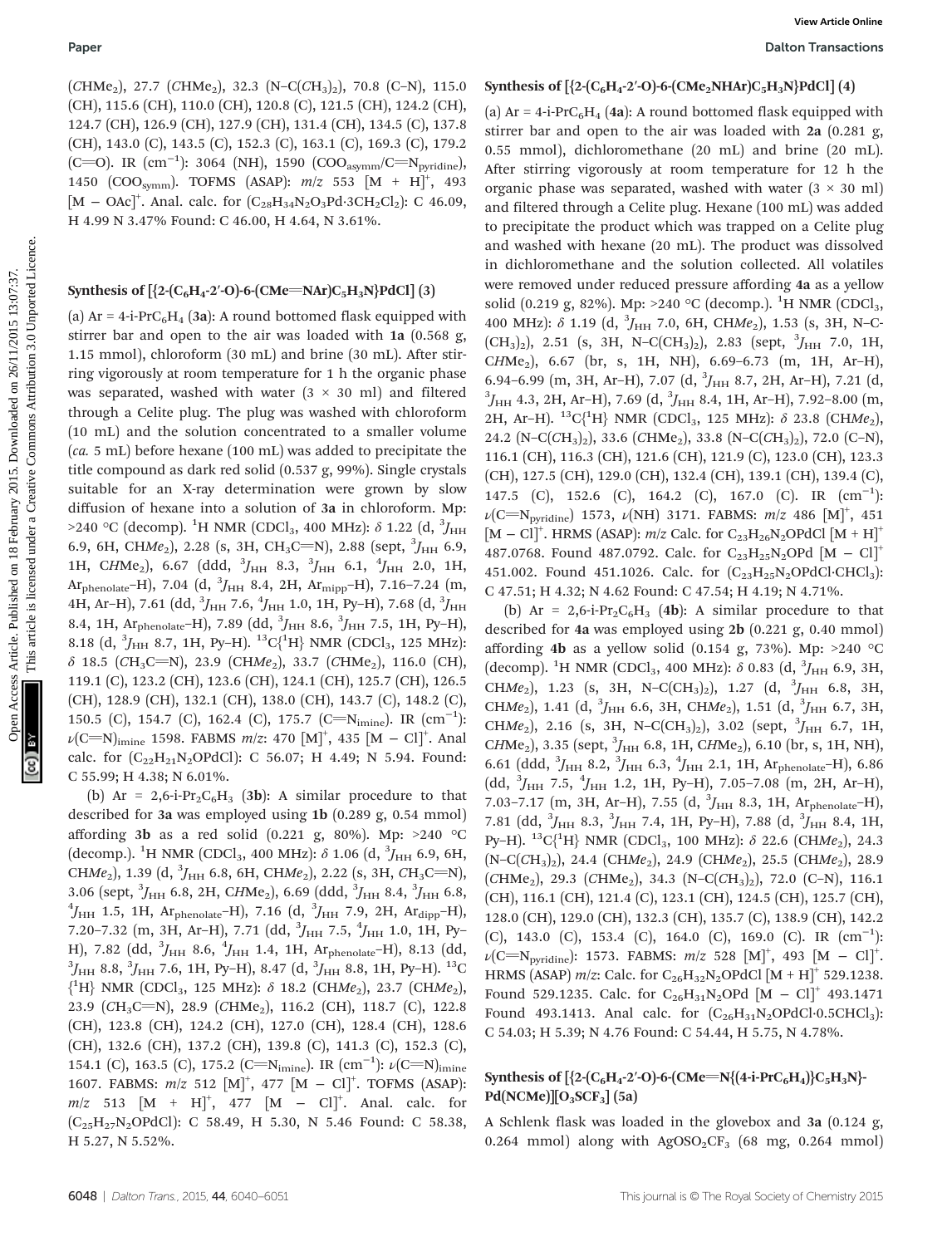|  | Table 6 Crystallographic and data processing parameters for $HL1_a$ , $HL2_a$ , 1a, 1b, 2a, 2b, 3a and 5a <sup>a</sup> |  |  |  |  |  |  |
|--|------------------------------------------------------------------------------------------------------------------------|--|--|--|--|--|--|
|--|------------------------------------------------------------------------------------------------------------------------|--|--|--|--|--|--|

| introduced. On removal from the glovebox, MeCN (10 mL) was<br>added and the reaction mixture stirred at room temperature<br>for 12 h in the absence of light. The resultant slurry was<br>allowed to settle before the insoluble components were<br>removed by cannular filtration and the filtrate collected in a<br>second dry Schlenk flask. The solvent was removed under                                                                                                  |                                                                                                                                                                                                                                                                                                                                                                    |                                                                                                                                                                                                                                                                                                                                     |                                                                                                                 |                                                                                                                                                                                                                                                                                                                                           | reduced pressure affording 5a as a hygroscopic orange solid<br>(0.160 g, 97%). Single crystals suitable for an X-ray determi-<br>nation were obtained by layering of a solution of 5a in MeCN-<br>toluene (5:95 v/v) with hexane. <sup>1</sup> H NMR (CD <sub>3</sub> CN, 400 MHz):<br>$\delta$ 1.31 (d, ${}^{3}J_{HH}$ 7.0, 6H, CHMe <sub>2</sub> ), 2.45 (s, 3H, CH <sub>3</sub> C=N), 3.05<br>(sept, ${}^{3}J_{HH}$ 7.0, 1H, CHMe <sub>2</sub> ), 6.93 (ddd, ${}^{3}J_{HH}$ 8.4, ${}^{3}J_{HH}$ 7.0, |
|--------------------------------------------------------------------------------------------------------------------------------------------------------------------------------------------------------------------------------------------------------------------------------------------------------------------------------------------------------------------------------------------------------------------------------------------------------------------------------|--------------------------------------------------------------------------------------------------------------------------------------------------------------------------------------------------------------------------------------------------------------------------------------------------------------------------------------------------------------------|-------------------------------------------------------------------------------------------------------------------------------------------------------------------------------------------------------------------------------------------------------------------------------------------------------------------------------------|-----------------------------------------------------------------------------------------------------------------|-------------------------------------------------------------------------------------------------------------------------------------------------------------------------------------------------------------------------------------------------------------------------------------------------------------------------------------------|---------------------------------------------------------------------------------------------------------------------------------------------------------------------------------------------------------------------------------------------------------------------------------------------------------------------------------------------------------------------------------------------------------------------------------------------------------------------------------------------------------|
| Table 6 Crystallographic and data processing parameters for $HL1_a$ , $HL2_a$ , 1a, 1b, 2a, 2b, 3a and 5a <sup>3</sup>                                                                                                                                                                                                                                                                                                                                                         |                                                                                                                                                                                                                                                                                                                                                                    |                                                                                                                                                                                                                                                                                                                                     |                                                                                                                 |                                                                                                                                                                                                                                                                                                                                           |                                                                                                                                                                                                                                                                                                                                                                                                                                                                                                         |
| Complex                                                                                                                                                                                                                                                                                                                                                                                                                                                                        | HL1 <sub>a</sub>                                                                                                                                                                                                                                                                                                                                                   | HL2 <sub>a</sub>                                                                                                                                                                                                                                                                                                                    | 1a                                                                                                              |                                                                                                                                                                                                                                                                                                                                           | 1 <sub>b</sub>                                                                                                                                                                                                                                                                                                                                                                                                                                                                                          |
| Formula<br>M<br>Crystal size $(mm3)$<br>Temperature $(K)$<br>Crystal system<br>Space group<br>$a(\AA)$<br>b(A)<br>c(A)<br>$\alpha$ (°)<br>$\beta$ (°)<br>$\gamma$ (°)<br>$U(\AA^3)$<br>Ζ<br>$D_c$ (Mg m <sup>-3</sup> )<br>F(000)<br>$\mu\text{(Mo-K}_{\alpha}\text{)(mm}^{-1})$<br>Reflections collected<br>Independent reflections<br>$R_{\rm int}$<br>Restraints/parameters<br>Final <i>R</i> indices $(I > 2\sigma(I))$<br>All data<br>Goodness of fit on $F^2$ (all data) | $C_{22}H_{22}N_2O$<br>330.42<br>$0.41 \times 0.35 \times 0.20$<br>150(2)<br>Monoclinic<br>P2(1)/c<br>7.6425(19)<br>11.027(3)<br>20.590(5)<br>90<br>93.528(5)<br>90<br>1731.8(7)<br>4<br>1.267<br>704<br>0.078<br>13 3 11<br>3410<br>0.0574<br>0/229<br>$R_1 = 0.0489$<br>$wR_2 = 0.1054$<br>$R_1 = 0.0705$<br>$wR_2 = 0.1147$<br>0.981                             | $C_{23}H_{26}N_2O$<br>346.46<br>$0.35 \times 0.30 \times 0.26$<br>150(2)<br>Monoclinic<br>P2(1)/c<br>9.166(6)<br>16.955(11)<br>13.033(9)<br>90<br>102.965(11)<br>90<br>1974(2)<br>4<br>1.166<br>744<br>0.071<br>13931<br>3471<br>0.0595<br>0/239<br>$R_1 = 0.0528$<br>$wR_2 = 0.1289$<br>$R_1 = 0.0708$<br>$wR_2 = 0.1385$<br>1.030 | 2833.00<br>150(2)<br>P2(1)/c<br>90<br>90<br>4<br>1.607<br>5696<br>1.144<br>22 9 37<br>22 9 37<br>0.000<br>0.822 | $C_{96}H_{96}N_8O_{12}Pd_4 \cdot 7CHCl_3 \cdot H_2O$<br>$0.43 \times 0.24 \times 0.15$<br>Monoclinic<br>27.533(6)<br>19.525(4)<br>23.435(5)<br>111.63(3)<br>11711(4)<br>1134/1358<br>$R_1 = 0.0958$<br>$wR_2 = 0.1419$<br>$R_1 = 0.2822$<br>$wR_2 = 0.1947$                                                                               | $C_{27}H_{30}N_2O_3Pd \cdot 0.75C_6H_{14}$<br>623.10<br>$0.31 \times 0.24 \times 0.13$<br>150(2)<br>Monoclinic<br>C2/c<br>26.910(8)<br>14.159(4)<br>15.463(5)<br>90<br>110.788(6)<br>90<br>5508(3)<br>8<br>1.503<br>2608<br>0.712<br>21 197<br>5402<br>0.0834<br>0/304<br>$R_1 = 0.0490$<br>$wR_2 = 0.1019$<br>$R_1 = 0.0713$<br>$wR_2 = 0.1084$<br>0.959                                                                                                                                               |
| Complex                                                                                                                                                                                                                                                                                                                                                                                                                                                                        | 2a                                                                                                                                                                                                                                                                                                                                                                 | 2 <sub>b</sub>                                                                                                                                                                                                                                                                                                                      |                                                                                                                 | 3a                                                                                                                                                                                                                                                                                                                                        | 5a                                                                                                                                                                                                                                                                                                                                                                                                                                                                                                      |
| Formula<br>M<br>Crystal size (mm <sup>3</sup> )<br>Temperature (K)<br>Crystal system<br>Space group<br>a(A)<br>$b(\mathring{A})$<br>c(A)<br>$\alpha$ (°)<br>$\beta$ (°)<br>$\gamma$ (°)<br>$U(\AA^3)$<br>Ζ<br>$D_c$ (Mg m <sup>-3</sup> )<br>F(000)<br>$\mu\text{(Mo-K}_{\alpha}\text{)(mm}^{-1})$<br>Reflections collected<br>Independent reflections<br>$R_{\rm int}$<br>Restraints/parameters<br>Final R indices $(I > 2\sigma(I))$<br>All data                             | $C_{25}H_{28}N_2O_3Pd \cdot 1.5CHCl_3$<br>6889.95<br>$0.23 \times 0.15 \times 0.04$<br>150(2)<br>Monoclinic<br>P2(1)/c<br>16.155(4)<br>13.910(3)<br>13.360(3)<br>90<br>109.643(5)<br>90<br>2827.5(11)<br>$\overline{4}$<br>1.621<br>1396<br>1.113<br>22 017<br>5551<br>0.1884<br>277/285<br>$R_1 = 0.0695$<br>$wR_2 = 0.1575$<br>$R_1 = 0.1940$<br>$wR_2 = 0.1815$ | 637.90<br>$0.37 \times 0.24 \times 0.20$<br>150(2)<br>Monoclinic<br>P2(1)/c<br>16.640(6)<br>10.960(4)<br>17.137(6)<br>90<br>116.252(5)<br>90<br>2803.1(16)<br>$\overline{4}$<br>1.512<br>1312<br>0.866<br>21 3 3 2<br>5505<br>0.0497<br>0/341<br>$R_1 = 0.0373$<br>$WR_2 = 0.0935$<br>$R_1 = 0.0439$                                | $C_{28}H_{34}N_2O_3Pd \cdot CH_2Cl_2$                                                                           | $C_{22}H_{21}CIN_2OPd \cdot CHCl_3$<br>590.63<br>$0.35 \times 0.29 \times 0.07$<br>150(2)<br>Monoclinic<br>P2(1)/c<br>17.785(4)<br>8.6156(19)<br>16.469(4)<br>90<br>110.168(4)<br>90<br>2368.8(9)<br>$\overline{4}$<br>1.656<br>1184<br>1.253<br>18 002<br>4659<br>0.1264<br>0/283<br>$R_1 = 0.0554$<br>$wR_2 = 0.0830$<br>$R_1 = 0.1026$ | $C_{25}H_{24}F_3N_3O_4PdS$ ·MeCN<br>666.99<br>$0.45 \times 0.43 \times 0.04$<br>150(2)<br>Triclinic<br>PĪ<br>13.264(11)<br>13.822(11)<br>17.160(14)<br>80.989(15)<br>78.907(15)<br>64.369(13)<br>2774(4)<br>$\overline{4}$<br>1.597<br>1352<br>0.805<br>21653<br>10758<br>0.1073<br>36/740<br>$R_1 = 0.0999$<br>$wR_2 = 0.2351$<br>$R_1 = 0.1570$                                                                                                                                                       |

<sup>a</sup> Data in common: graphite-monochromated Mo-K<sub>α</sub> radiation,  $\lambda = 0.71073$  Å;  $R_1 = \sum ||F_0| - |F_c||/\sum |F_0|$ , w $R_2 = \sum |W(F_0^2 - F_c^2)^2/\sum w(F_0^2)^2]^{1/2}$ , w<sup>-1</sup> =  $\left[\sigma^2(F_0)^2 + (aP)^2\right]$ ,  $P = \left[\max(F_0^2, 0) + 2(F_0^2)\right]$ /3, where a is a constant adjusted by the program; goodness of fit  $=\left[\sum(F_0^2 - F_0^2)\right]^2/(n-p)\right]^{1/2}$  where n is the number of reflections and  $\boldsymbol{p}$  the number of parameters.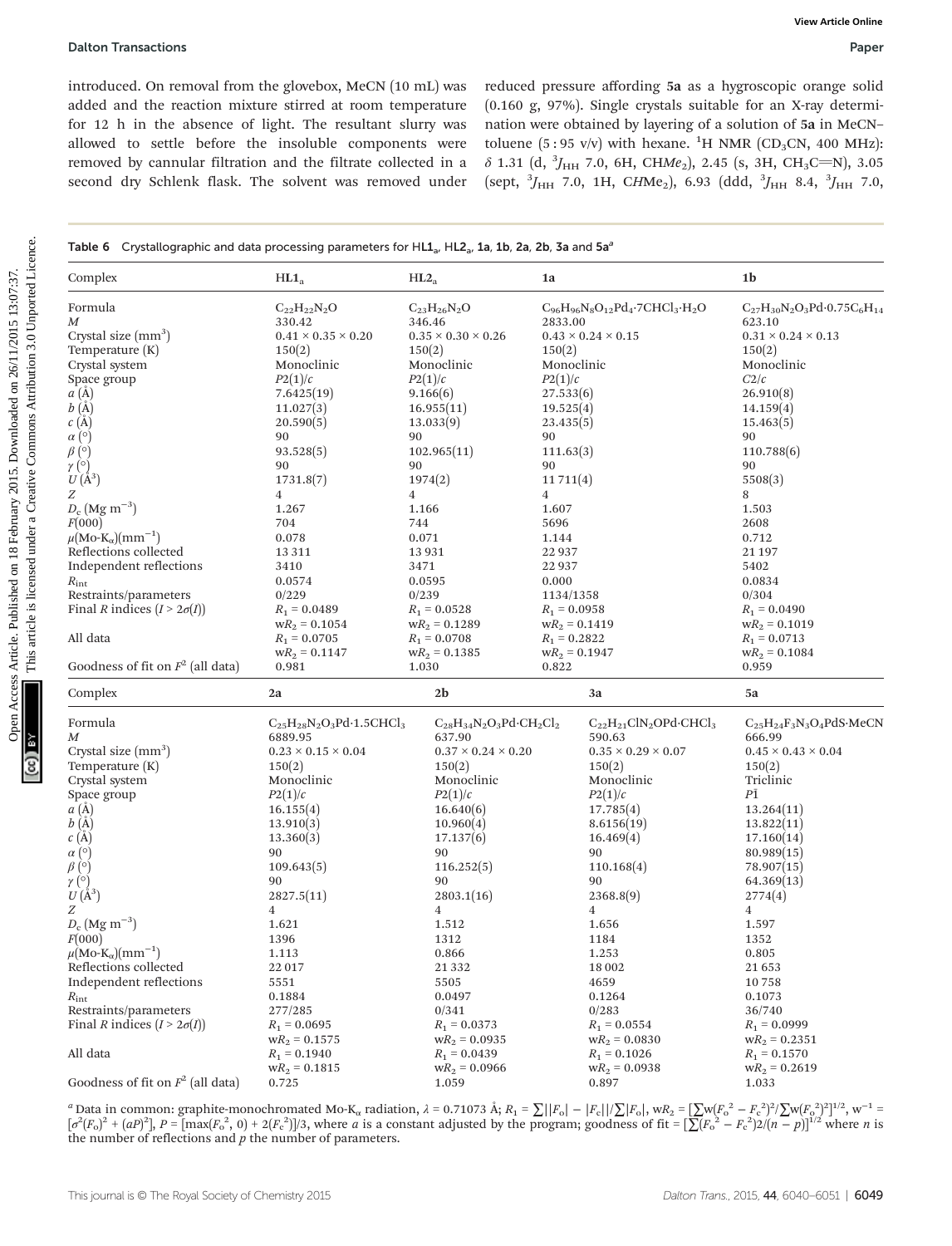$^{4}$ J<sub>HH</sub> 1.3, 1H, Ar<sub>phenolate</sub>–H), 7.13 (dd,  $^{3}$ J<sub>HH</sub> 8.6,  $^{4}$ J<sub>HH</sub> 1.3, 1H, Ar $_{\rm phenolate}$ –H), 7.26 (d,  $^3J_{\rm HH}$  8.5, 2H, Ar $_{\rm mipp}$ –H), 7.40 (ddd,  $^3J_{\rm HH}$ 8.5,  $^3J_{\rm HH}$  6.8,  $^4J_{\rm HH}$  1.5, 1H, Ar $_{\rm phenolate}$ –H), 7.49 (d,  $^3J_{\rm HH}$  8.5, 2H, Ar $_{\rm mipp}$ –H), 8.08–8.13 (2H, m, Ar–H), 8.39 (dd,  $^3\!J_{\rm HH}$  8.7,  $^3\!J_{\rm HH}$ 7.5, 1H, Py–H), 8.67 (d,  $^{3}J_{\rm{HH}}$  8.8, 1H, Py–H), the coordinated CH3CN ligand was not observed due to rapid exchange with bulk CD<sub>3</sub>CN. <sup>13</sup>C{<sup>1</sup>H} NMR (CD<sub>3</sub>CN, 100 MHz):  $\delta$  17.4  $(CH_3C=N)$ , 22.8 (CHMe<sub>2</sub>), 33.3 (CHMe<sub>2</sub>), 116.9 (CH), 118.5 (C), 120.7 (CH), 122.4 (CH), 125.6 (CH), 126.8 (CH), 127.2 (CH), 129.5 (CH), 132.9 (CH), 139.4 (CH), 142.9 (C), 149.5 (C), 150.3 (C), 155.2 (C), 160.0 (C), 177.8 (C=N<sub>imine</sub>),  $CF_3SO_3^-$  not observed. <sup>19</sup>F NMR (CD<sub>3</sub>CN, 376 MHz):  $\delta$  –79.3 (s, 3F, CF<sub>3</sub>SO<sub>3</sub>). IR  $(cm<sup>-1</sup>)$ :  $\nu$ (C=N)<sub>imine</sub> 1597. ESIMS (+ve): *m*/z 476  $[M - CF<sub>3</sub>SO<sub>3</sub>]<sup>+</sup>$ . ESIMS (-ve):  $m/z$  149 [CF<sub>3</sub>SO<sub>3</sub>]<sup>-</sup>. HRMS (ASAP): m/z Calc. for  $C_{23}H_{21}N_2O_4SF_3Pd$  [M – MeCN]<sup>+</sup> 584.0218 Found 584.0482. Published Common Fig. 7.31 (Id,  $\lambda_{\text{PP}}$ , 9.6,  $\gamma_{\text{PP}}$ , 133, 111. Acchimism Common Common Common Common Common Common Common Common Common Common Common Common Common Common Common Common Common Common Common Common

### General procedure for reactions of Pd–Cl complexes with the iodonium salt

A microwave vessel equipped with stirrer bar and open to the air was loaded with 3 or 4 (0.05 mmol) and di-p-tolyliodonium triflate (0.10 mmol, 2 eq.) and the contents suspended in toluene (4.5 mL) and MeCN (0.5 mL) before the system was sealed. The mixture was then stirred and heated to 100 °C for the specified time period. On cooling to room temperature the internal standard naphthalene (1 eq.) was added in hexane (2 mL). 1 mL of this reaction mixture was removed, diluted with a further 2 mL of hexane and the solids removed by filtration through a silica plug. The plug was washed with hexane (1 mL) and the filtrate was subject to analysis by GC. GC conditions: Hold oven temperature at 40 °C for 2 min; ramp 10 °C min−<sup>1</sup> for 10 min; hold oven temperature at 180 °C for 12 min; injection temperature 250 °C; injection volume 1 μL; split ratio:  $50:1$ . All reactions were repeated in triplicate.

#### Crystallographic studies

Data for  $HL1a$ ,  $HL2a$ , 1a, 1b, 2a, 2b, 3a and 5a were collected on a Bruker APEX 2000 CCD diffractometer. Details of data collection, refinement and crystal data are listed in Table 6. The data were corrected for Lorentz and polarisation effects and empirical absorption corrections applied. Structure solution by direct methods and structure refinement based on fullmatrix least-squares on  $F^2$  employed SHELXTL version 6.10.<sup>22</sup> Hydrogen atoms were included in calculated positions (C–H = 0.93–1.00 Å) riding on the bonded atom with isotropic displacement parameters set to  $1.5U_{eq}(C)$  for methyl H atoms and  $1.2U_{\text{eq}}(C)$  for all other H atoms. All non-H atoms were refined with anisotropic displacement parameters. Disordered solvent was omitted using the SQUEEZE option in PLATON for 1b and  $2a.^{23}$ 

CCDC reference numbers 1040521–1040528.

# Acknowledgements

We thank the University of Leicester for financial assistance. Johnson Matthey PLC are thanked for their generous loan of palladium salts.

# References

- 1 For reviews see: (a) N. R. Deprez and M. S. Sanford, Inorg. Chem., 2007, 46, 1924–1935; (b) P. J. Stang and V. V. Zhdankin, Chem. Rev., 1996, 96, 1123–1178; (c) A. Varvoglis, Tetrahedron, 1997, 53, 1179–1255; (d) T. Wirth and U. H. Hirt, Synthesis, 1999, 1271–1287; (e) T. Okuyama, Acc. Chem. Res., 2002, 35, 12–18;  $(f)$  V. V. Zhdankin and P. Stang, Chem. Rev., 2002, 102, 2523–2584; (g) Hypervalent Iodine Chemistry, Modern Developments in Organic Synthesis, in Topics in Current Chemistry, ed. T. Wirth, Springer, New York, 2003, vol. 224; (h) A. J. Canty, T. Rodemann and J. H. Ryan, Adv. Organomet. Chem., 2008, 55, 279–313; (i) K. Muñiz, Angew. Chem., Int. Ed., 2009, 48, 9412–9423.
- 2 (a) J. Aydin, J. M. Larsson, N. Selander and K. J. Szabo, Org. Lett., 2009, 11, 2852-2854; (b) E. A. Marritt and B. Olofsson, Angew. Chem., Int. Ed., 2009, 48, 9052–9070; (c) L.-M. Xu, B.-J. Li, Z. Yang and Z.-J. Shi, Chem. Soc. Rev., 2010, 39, 712–733; (d) P. D. Chaudhuri, R Guo and H. C. Malinakova, J. Organomet. Chem., 2007, 693, 567–573; (e) H. C. Malinakova, Top. Organomet. Chem., 2011, 35, 85–110; (f) Y. Ye, N. D. Ball, J. W. Kampf and M. S. Sanford, J. Am. Chem. Soc., 2010, 132, 14682–14687; (g) K. M. Engle, T.-S. Mei, M. Wasa and J.-Q. Yu, Acc. Chem. Res., 2012, 45, 788–802; (h) X.-G. Zhang, H.-X. Dai, M. Wasa and J.-Q. Yu, J. Am. Chem. Soc., 2012, 134, 11948–11951; (i) H. Zhang and A. Lei, Dalton Trans., 2011, 40, 8745–8754.
- 3 (a) D. Kalyanai, N. R. Deprez, L. V. Desai and M. S. Sanford, J. Am. Chem. Soc., 2005, 127, 7330–7331; (b) E. W. Kalberer, S. R. Whifield and M. S. Sanford, J. Mol. Catal. A: Chem., 2006, 251, 108–113; (c) N. R. Deprez and M. S. Sanford, J. Am. Chem. Soc., 2009, 131, 11234–11241; (d) A. J. Canty, A. Ariafard, M. S. Sanford and B. F. Yates, Organometallics, 2013, 32, 544–555; (e) A. J. Canty, Dalton Trans., 2009, 10409–10417.
- 4 (a) A. J. Canty, J. Patel, T. Rodemann, J. H. Ryan, B. W. Skelton and A. H. White, Organometallics, 2004, 23, 3466–3473; (b) A. Bayler, A. J. Canty, J. H. Ryan, B. W. Skelton and A. H. White, Inorg. Chem. Commun., 2000, 3, 575–578.
- 5 K. J. Szabó, J. Mol. Catal. A: Chem., 2010, 324, 56–63.
- 6 (a) J. Vicente, M. T. Chicote, J. Martin, M. Artigao, X. Solans, M. Font-Altaba and M. Aguilo, J. Chem. Soc., Dalton Trans., 1988, 141–147; (b) A. J. Canty, S. D. Fritshe, H. Jin, B. W. Skelton and A. H. White, J. Organomet. Chem., 1995, 490, C18–C19; (c) A. J. Canty, H. Jin, A. S. Roberts, B. W. Skelton and A. H. White, Organometallics, 1996, 15, 5713–5722; (d) R. van Belzen, C. J. Elsevier, A. Dedieu,